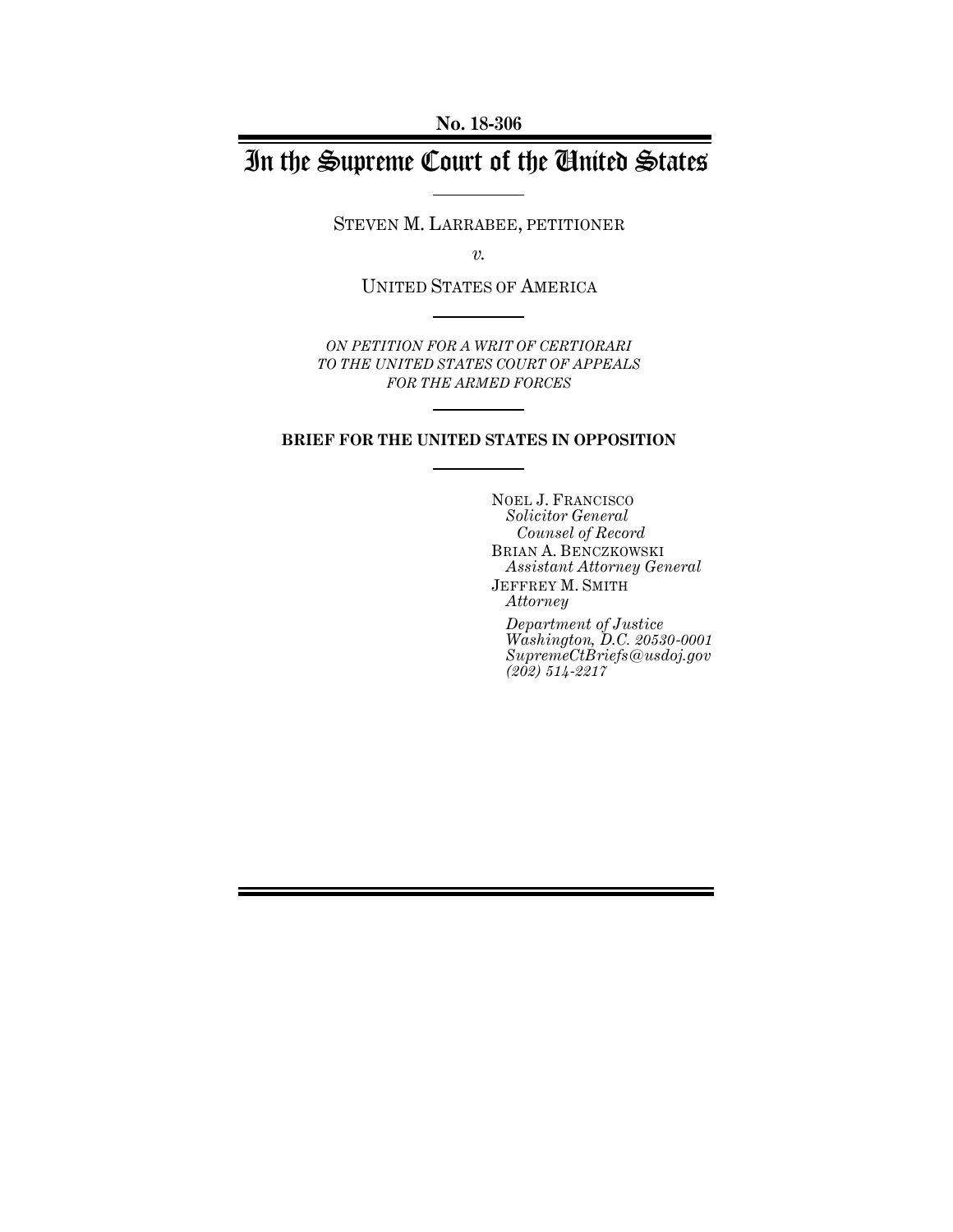### **QUESTION PRESENTED**

Whether Congress's determination in Article 2(a)(6) of the Uniform Code of Military Justice (UCMJ), 10 U.S.C. 802(a)(6), that the UCMJ applies to military servicemembers like petitioner—a Staff Sergeant in the United States Fleet Marine Corps Reserve—is a constitutional exercise of Congress's authority "[t]o make Rules for the Government and Regulation of the land and naval Forces," U.S. Const. Art. I, § 8, Cl. 14.

(I)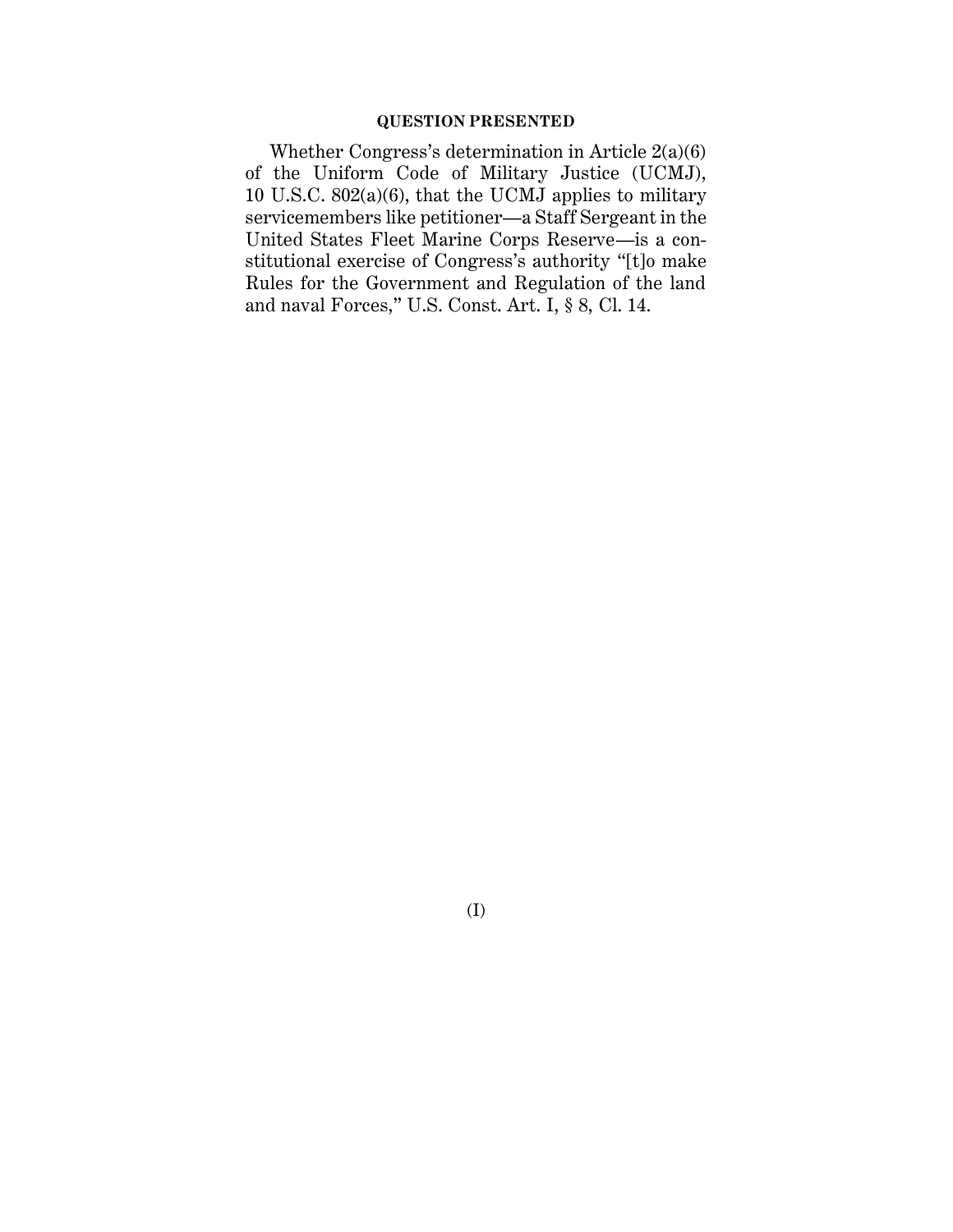### **TABLE OF CONTENTS**

Page

## **TABLE OF AUTHORITIES**

## Cases:

| Barker v. Kansas, 503 U.S. 594 (1992) 18, 19, 20              |
|---------------------------------------------------------------|
| Fourco Glass Co. v. Transmirra Prods. Corp.,                  |
|                                                               |
| Kinsella v. United States ex rel. Singleton,                  |
|                                                               |
| $McCarthy$ v. $McCarthy$ , 453 U.S. 210 (1981)  18, 20        |
| O'Callahan v. Parker, 395 U.S. 258 (1969),                    |
| overruled by Solorio v. United States,                        |
|                                                               |
|                                                               |
|                                                               |
|                                                               |
| Schlesinger v. Councilman, 420 U.S. 738 (1975) 16             |
| Solorio v. United States, 483 U.S. 435 (1987)  16, 17, 23, 24 |
| United States v. Dinger:                                      |
| 76 M.J. 552 (N-M. Ct. Crim App. 2017),                        |
| aff'd on other grounds, 77 M.J. 447 (C.A.A.F.),               |
| cert. denied, No. 18-454 (Nov. 13, 2018) 7, 8, 21             |
|                                                               |
| 77 M.J. 447 (C.A.A.F.), cert. denied, No. 18-454              |
|                                                               |
| United States v. Tyler, 105 U.S. 244 (1882)  18               |
|                                                               |

## (III)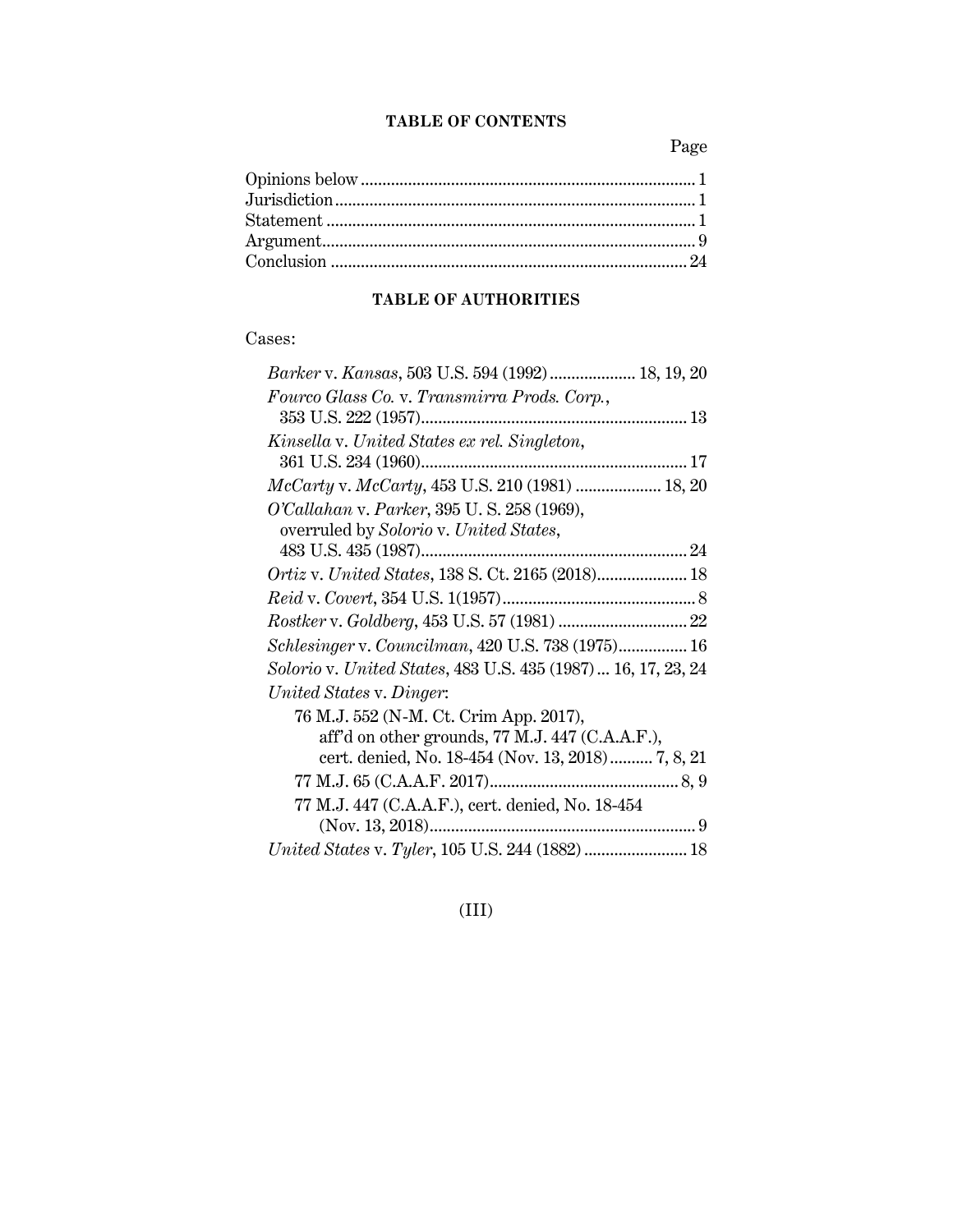| Case-Continued:                                                                                            | Page |
|------------------------------------------------------------------------------------------------------------|------|
| United States ex rel. Toth v. Quarles, 350 U.S. 11                                                         |      |
| Constitution and statutes:                                                                                 |      |
| U.S. Const.:                                                                                               |      |
|                                                                                                            |      |
|                                                                                                            |      |
|                                                                                                            |      |
| John S. McCain National Defense Authorization Act                                                          |      |
| for Fiscal Year 2019, Pub. L. No. 115-232                                                                  |      |
| $(Aug. 13, 2018)$ :                                                                                        |      |
|                                                                                                            |      |
|                                                                                                            |      |
|                                                                                                            |      |
| Military Justice Act of 1983, Pub. L. No. 98-209,<br>97 Stat. 1393:                                        |      |
|                                                                                                            |      |
|                                                                                                            |      |
| National Defense Authorization Act for Fiscal Years<br>1990 and 1991, Pub. L. No. 101-189, 103 Stat. 1352: |      |
|                                                                                                            |      |
|                                                                                                            |      |
| Uniform Code of Military Justice, 10 U.S.C. 801                                                            |      |
|                                                                                                            |      |
|                                                                                                            |      |
|                                                                                                            |      |
|                                                                                                            |      |
|                                                                                                            |      |
|                                                                                                            |      |
|                                                                                                            |      |
|                                                                                                            |      |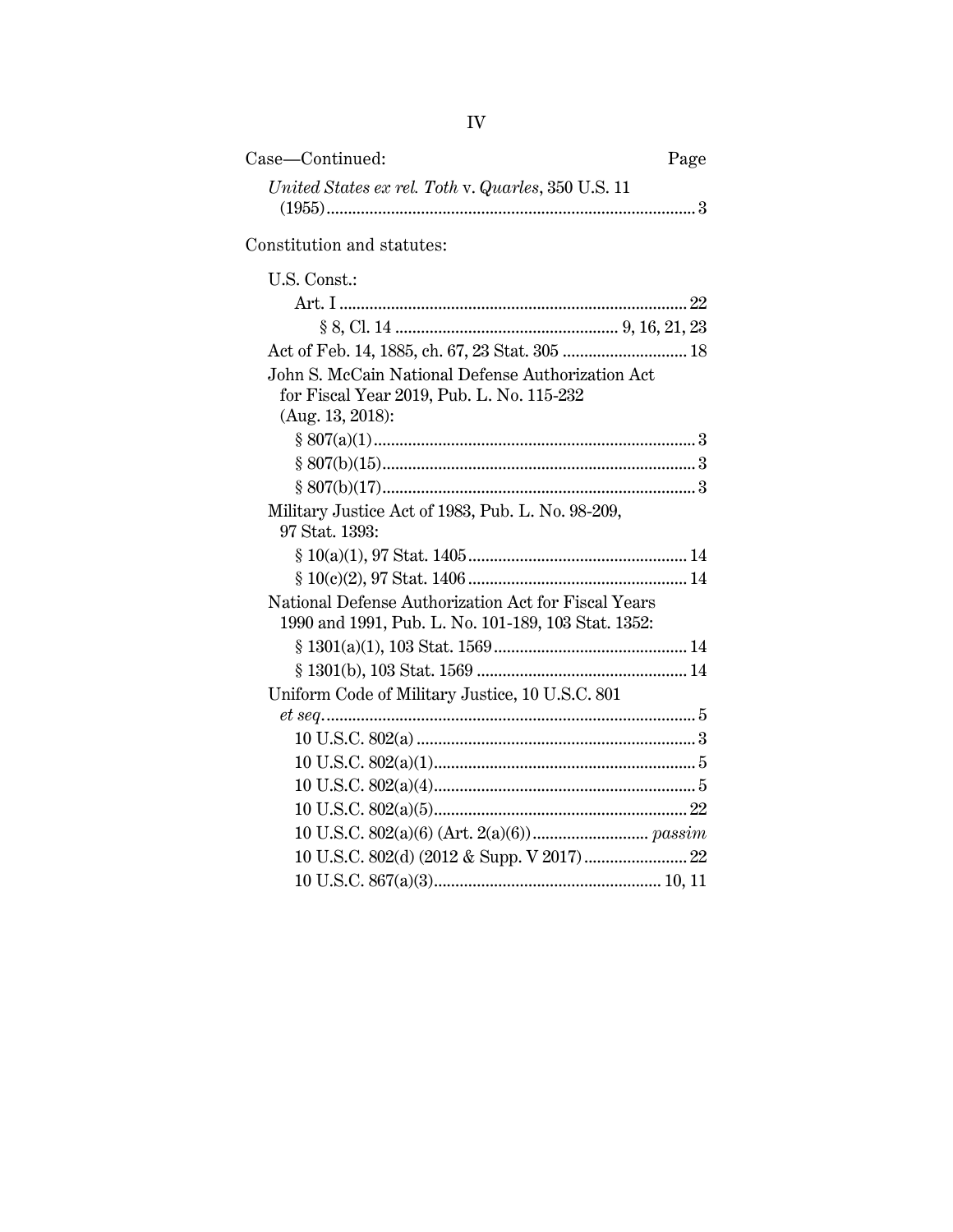| Statutes-Continued: | Page |
|---------------------|------|
|                     |      |
|                     |      |
|                     |      |
|                     |      |
|                     |      |
|                     |      |
|                     |      |
|                     |      |
|                     |      |
|                     |      |
|                     |      |
|                     |      |
|                     |      |
|                     |      |
|                     |      |
|                     |      |
|                     |      |
|                     |      |
|                     |      |
|                     |      |
|                     |      |
|                     |      |
|                     |      |
|                     |      |
|                     |      |
|                     |      |
|                     |      |
|                     |      |
|                     |      |
|                     |      |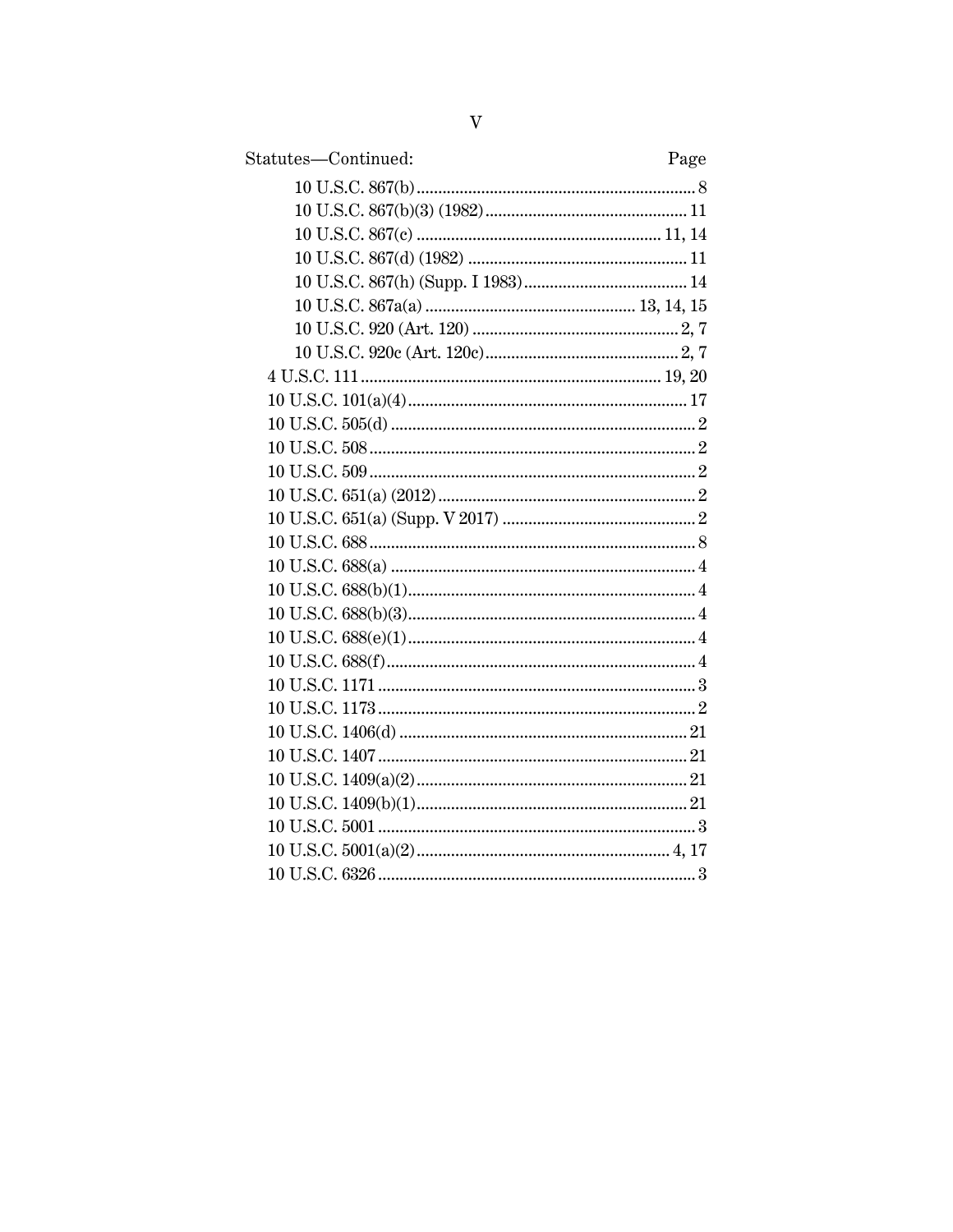| Statutes-Continued: | Page |
|---------------------|------|
|                     |      |
|                     |      |
|                     |      |
|                     |      |
|                     |      |
|                     |      |
|                     |      |
|                     |      |
|                     |      |
|                     |      |
|                     |      |
|                     |      |
|                     |      |
|                     |      |
|                     |      |
|                     |      |
|                     |      |
|                     |      |
|                     |      |
|                     |      |
|                     |      |
|                     |      |
|                     |      |
|                     |      |

## Miscellaneous:

| Marine Corps Order 1900.16, Marine Corps               |  |
|--------------------------------------------------------|--|
| Separation and Retirement Manual (Nov. 26, 2013) 3, 4  |  |
| S. Rep. No. 53, 98th Cong. 1st Sess. (1983) 11, 12, 13 |  |
| William Winthrop, Military Law and Precedents          |  |
|                                                        |  |
|                                                        |  |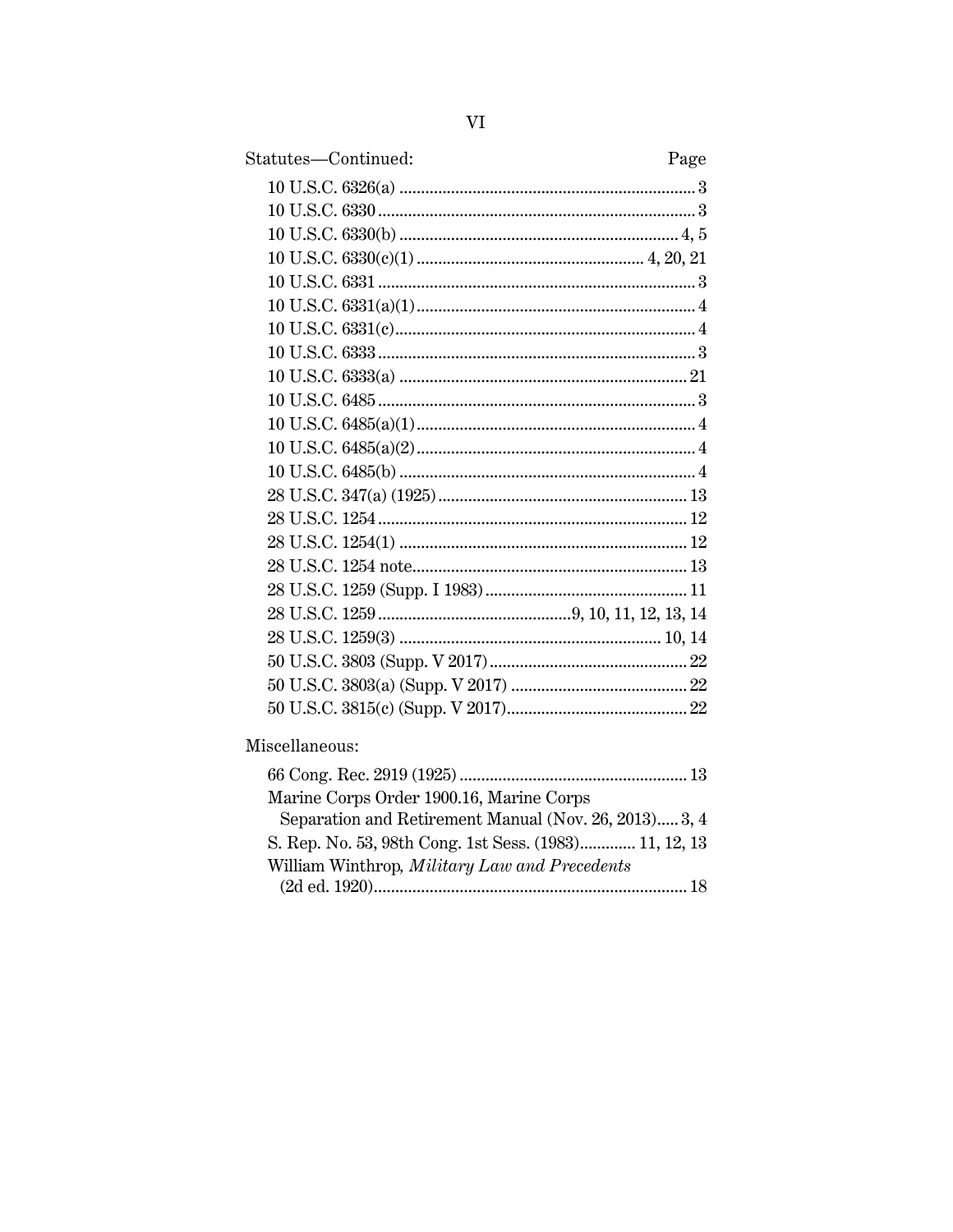## In the Supreme Court of the United States

No. 18-306

STEVEN M. LARRABEE, PETITIONER

*v.*

UNITED STATES OF AMERICA

*ON PETITION FOR A WRIT OF CERTIORARI TO THE UNITED STATES COURT OF APPEALS FOR THE ARMED FORCES*

### **BRIEF FOR THE UNITED STATES IN OPPOSITION**

### **OPINIONS BELOW**

The summary order of the United States Court of Appeals for the Armed Forces (Pet. App. 1a) is reported at 78 M.J. 107. The opinion of the Navy-Marine Corps Court of Criminal Appeals (Pet. App. 3a-20a) is not published in the Military Justice Reporter but is available at 2017 WL 5712245.

### **JURISDICTION**

The judgment of the Court of Appeals for the Armed Forces was entered on August 22, 2018. The petition for a writ of certiorari was filed on September 14, 2018. The jurisdiction of this Court is invoked under 28 U.S.C. 1259(3).

### **STATEMENT**

Following a guilty plea before a general courtmartial, petitioner, a staff sergeant (E-6) in the United States Fleet Marine Corps Reserve, was convicted on

(1)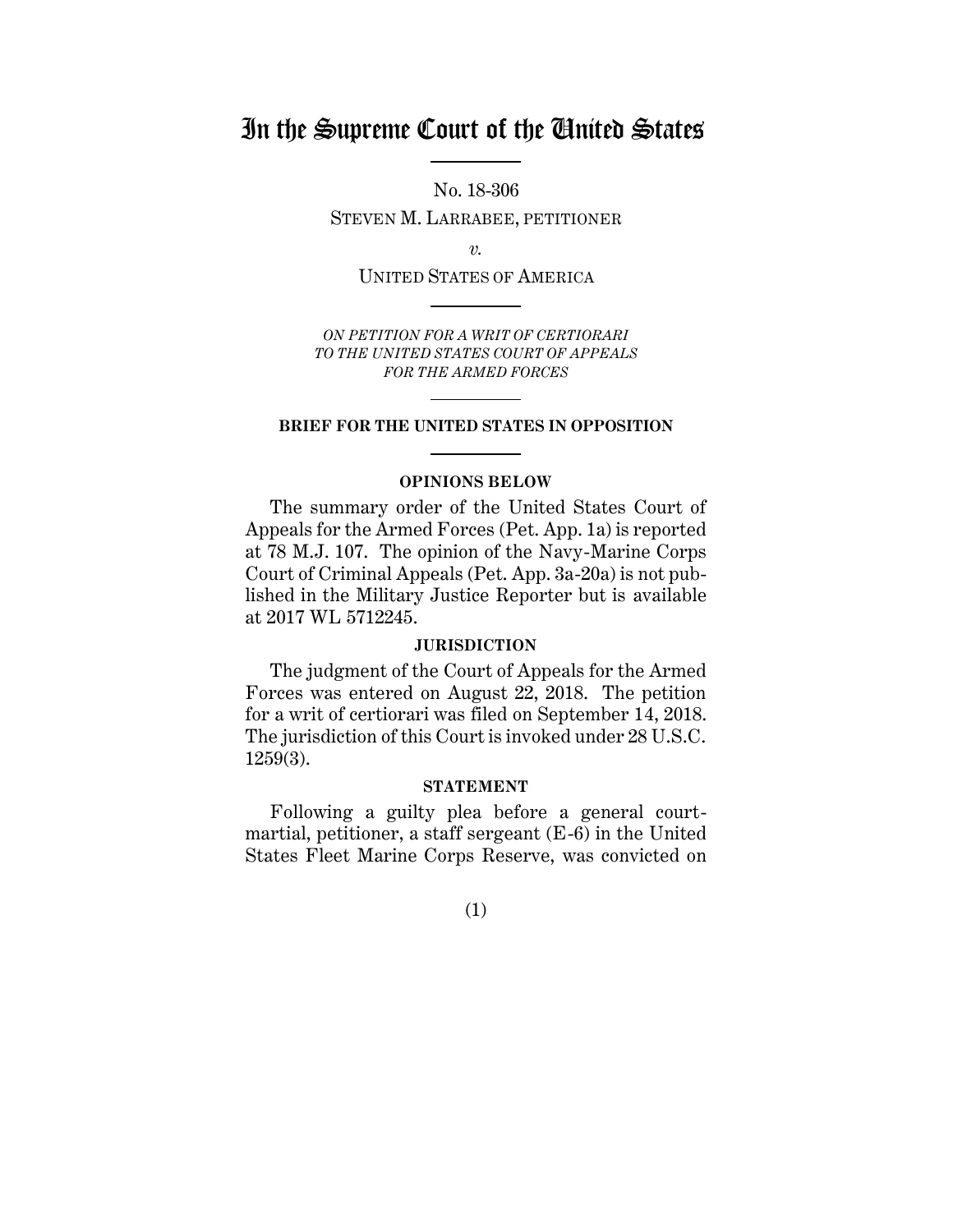one specification of sexual assault and one specification of indecent recording, in violation of Articles 120 and 120c of the Uniform Code of Military Justice (UCMJ), 10 U.S.C. 920, 920c. See Pet. App. 4a. Petitioner was sentenced to eight years of confinement, a reprimand, and a dishonorable discharge from the military. *Ibid*. The convening authority disapproved the reprimand but otherwise approved the adjudicated sentence. *Ibid*. In accordance with a pretrial agreement, the convening authority suspended confinement in excess of ten months. *Ibid*. The United States Navy-Marine Corps Court of Criminal Appeals (NMCCA) affirmed. *Id*. at 3a-20a. The United States Court of Appeals for the Armed Forces (CAAF) granted discretionary review on an issue not relevant here, *id*. at 2a, and affirmed in a summary order in light of its decision in another case resolving that "granted issue," *id*. at 1a.

1. In September 1994, petitioner enlisted in the United States Marine Corps, just days before his 18th birthday. Prelim. Hr'g Ex. 4, at 1-2. An individual who enlists in the Nation's Armed Forces must serve an initial period of six to eight years of enlistment unless discharged for personal hardship. 10 U.S.C. 651(a) (2012); see 10 U.S.C. 1173; see also 10 U.S.C. 651(a) (Supp. V 2017). Such a servicemember may then voluntarily extend his or her period of enlistment for up to four years, 10 U.S.C. 509, and, if qualified for reenlistment, may reenlist for additional term(s) of active-duty service upon the expiration of his or her prior service obligation, 10 U.S.C. 505(d), 508. Petitioner reenlisted and by July 2012, and through July 2014, he was stationed as an active duty Marine at Marine Corps Air Station (MCAS) Iwakuni in Iwakuni, Japan. See Prelim. Hr'g Ex. 2, at 1.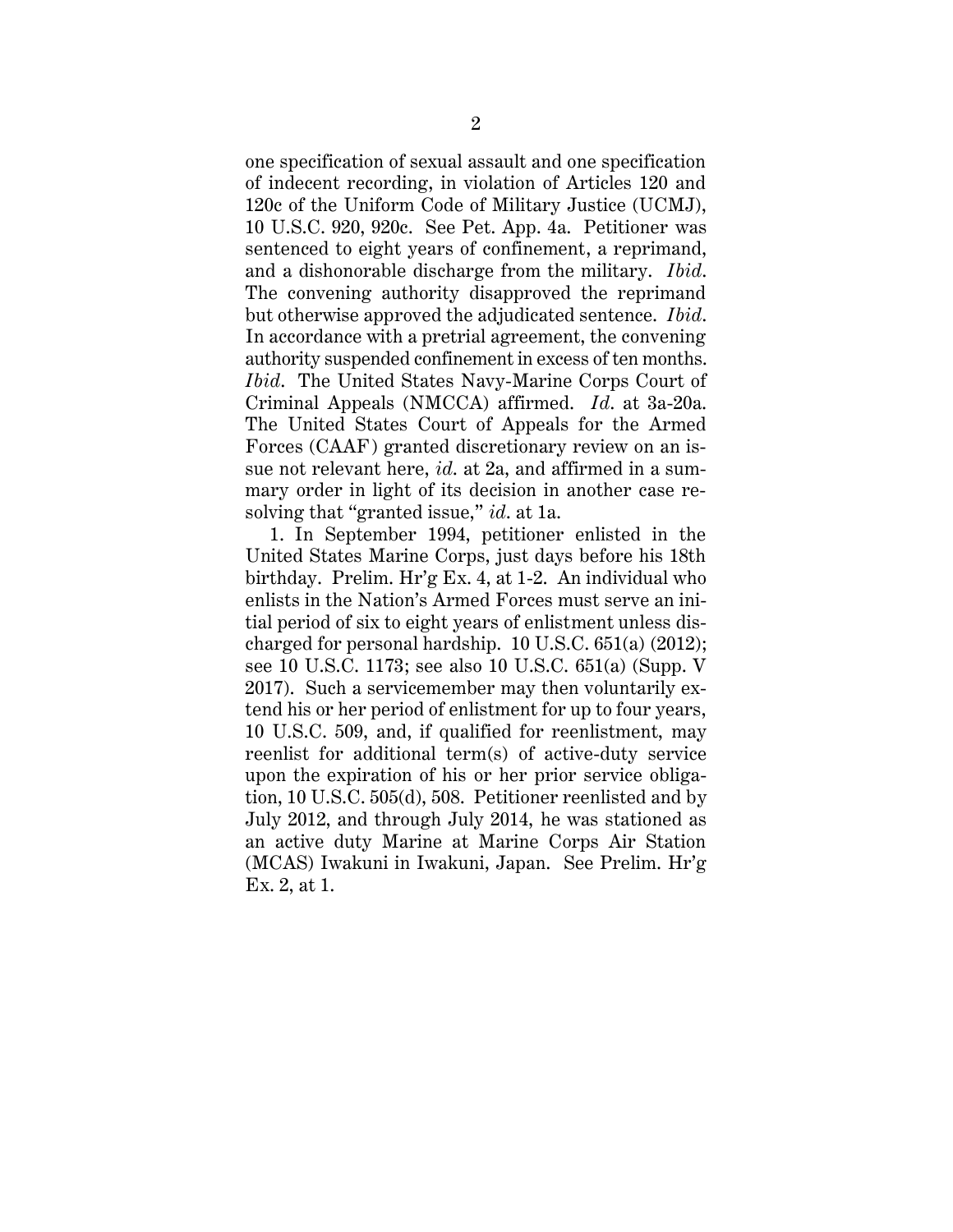If an enlisted servicemember desires to be discharged from the Armed Forces after completing his or her service obligation, the servicemember may elect to be discharged. An enlisted active-duty Marine, for instance, may obtain a "discharge"—*i.e.*, a "[c]omplete severance from all military status"—upon completion of his or her enlisted military service obligation. Marine Corps Order 1900.16, Marine Corps Separation and Retirement Manual (MCO 1900.16) ¶¶ 1002.18, 1005.1, 1005.3 (Nov. 26, 2013). An enlisted Marine may also sometimes obtain an early discharge within one year of the expiration of his term of enlistment. 10 U.S.C. 1171; see MCO 1900.16 ¶ 1006.4.b (providing that early discharge is normally granted only within 60 days of such expiration). Once discharged from the Armed Forces, the former servicemember is no longer subject to the UCMJ. See 10 U.S.C. 802(a); see also *United States ex rel. Toth* v. *Quarles*, 350 U.S. 11, 13, 23 (1955).

An enlisted active-duty Marine may, however, forgo discharge and may elect instead to remain in the Armed Forces by applying either for retired status or for a transfer to the Fleet Marine Corps Reserve. An enlisted Marine with at least 30 years of active service "who applies for retirement" will be granted retired status. 10 U.S.C. 6326(a).<sup>1</sup> The decision to obtain retired status, however, brings with it ongoing service obligations.

 $\overline{a}$ 

<sup>&</sup>lt;sup>1</sup> In August 2018, Congress redesignated various sections in Title 10 of the United States Code. As relevant here, Sections 5001, 6326, 6330, 6331, 6333, and 6485 will appear in a future edition of the United States Code as, respectively, Sections 8001, 8326, 8330, 8331, 8333, and 8485. See John S. McCain National Defense Authorization Act for Fiscal Year 2019, Pub. L. No. 115-232, § 807(a)(1),  $(b)(15)$ , and  $(17)$  (Aug. 13, 2018). For ease of reference, this brief cites the 2012 codification of those provisions.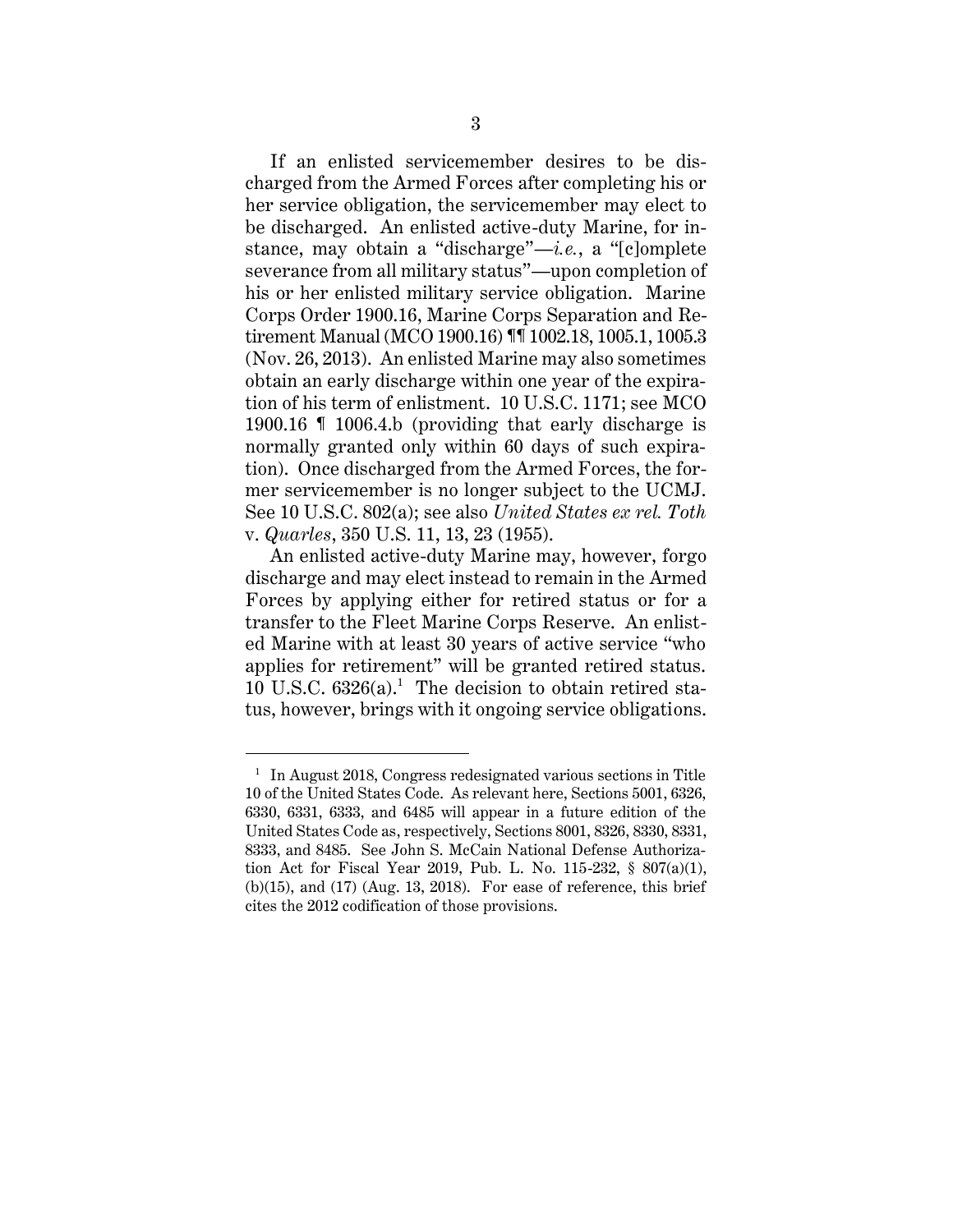A retired member of the Marine Corps "may be ordered to active duty  $***$  at any time," 10 U.S.C. 688(a) and  $(b)(1)$ , for up to 12 months within any 24-month period during peacetime and for any period of time during a national emergency or war. 10 U.S.C. 688(e)(1) and (f).

Alternatively, an enlisted Marine like petitioner with 20 years of active service "may, at his request, be transferred to the Fleet Marine Corps Reserve." 10 U.S.C. 6330(b). The Fleet Marine Corps Reserve is a component of the Marine Corps, 10 U.S.C. 5001(a)(2), "[t]he purpose of [which] is to maintain a ready manpower pool of trained marines for recall and mobilization," MCO 1900.16 ¶ 7001.2. A member of the Fleet Marine Corps Reserve may therefore be required during peacetime to perform two months of "active duty" for training in each four-year period, 10 U.S.C. 6485(b), and may be ordered to active-duty service for up to 12 months within a 24-month period, 10 U.S.C.  $688(a)$ ,  $(b)(3)$ , and (e)(1). In addition, a member of the Fleet Marine Corps Reserve may be "ordered \* \* \* to active duty without his consent" for any period of time during a national emergency or war. 10 U.S.C.  $6485(a)(1)$  and  $(2)$ ; see 10 U.S.C. 688(e)(1) and (f). A member of the Fleet Marine Corps Reserve is "entitled, when not on active duty, to retainer pay." 10 U.S.C.  $6330(c)(1)^2$ 

Like other Marine Corps servicemembers, members of the Fleet Marine Corps Reserve and Marines on the

 $\overline{a}$ 

<sup>&</sup>lt;sup>2</sup> After a member of the Fleet Marine Corps Reserve completes a total of 30 years of service, the member transfers to the "retired list of \* \* \* the Regular Marine Corps" if he or she was a member of "the Regular Marine Corps at the time of his transfer to \* \* \* the Fleet Marine Corps Reserve." 10 U.S.C. 6331(a)(1). Upon transfer to the "retired list," the member is then "entitled to retired pay." 10 U.S.C. 6331(c).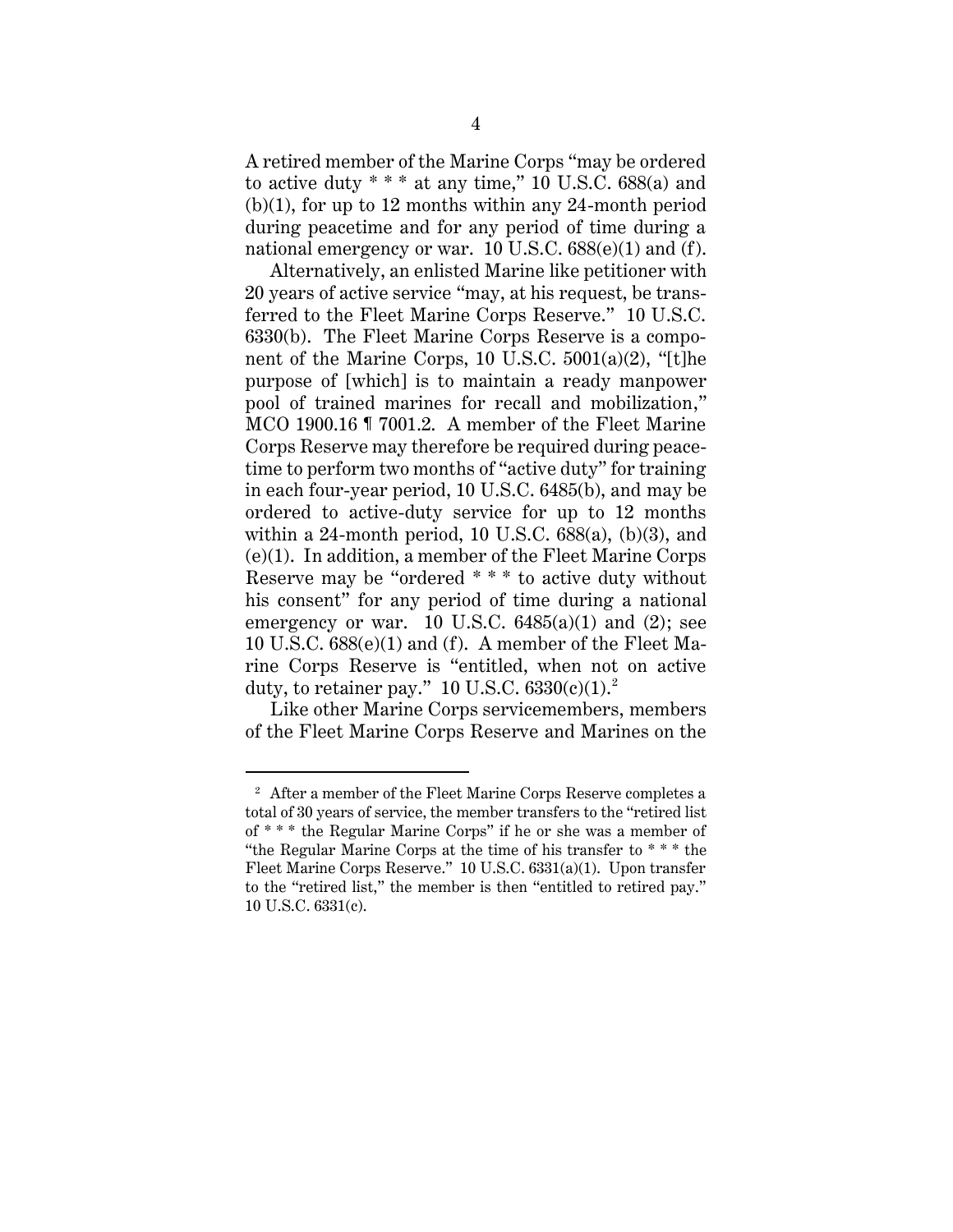retired list of the Regular Marine Corps who are entitled to pay are subject to the UCMJ, 10 U.S.C. 801 *et seq*. See 10 U.S.C. 802(a)(1), (4), and (6).

In August 2015, after petitioner had served 20 years on active duty, Pet. 9, the Marine Corps granted petitioner's request for a transfer to the Fleet Marine Corps Reserve. Pet. App. 5a; see 10 U.S.C. 6330(b).

2. Upon his transfer to the Fleet Marine Corps Reserve, petitioner remained in Iwakuni, Japan, where he worked as a civilian employee of the Defense Commissary Agency. Prelim. Hr'g Ex. 2, at 1. In addition, petitioner managed two local bars located near the front gate of the Marine Corps air station. Pet. App. 5a; see Appellate Ex. IX, at 45; Prelim. Hr'g Ex. 5, at 7. On November 15, 2015, about three months after his transfer to the Fleet Marine Corps Reserve, petitioner sexually assaulted a woman at Teaserz, one of the bars that he managed. Pet. App. 5a; Prosecution Ex. 1, at 3. Petitioner recorded a video of the assault with his cellphone. Pet. App. 5a.

Petitioner's victim, identified here by her initials (KAH), worked as a bartender at Teaserz and was the dependent wife of an active-duty Marine sergeant stationed at MCAS Iwakuni. Prelim. Hr'g Ex. 2, at 1-2; see Appellate Ex. IX, at 47. KAH recalled that, on the night of her assault, after Teaserz had closed for the evening, she and petitioner were drinking and petitioner was "making her drinks as he had in the past." Appellate Ex. IX, at 47. KAH became heavily intoxicated and passed out standing up while leaning against the bar with her head in her arms. Prosecution Ex. 1, at 3. Petitioner admitted that while KAH was passed out and without her consent, he "pulled down her pants and underwear" and digitally "penetrated her vulva." *Ibid*. In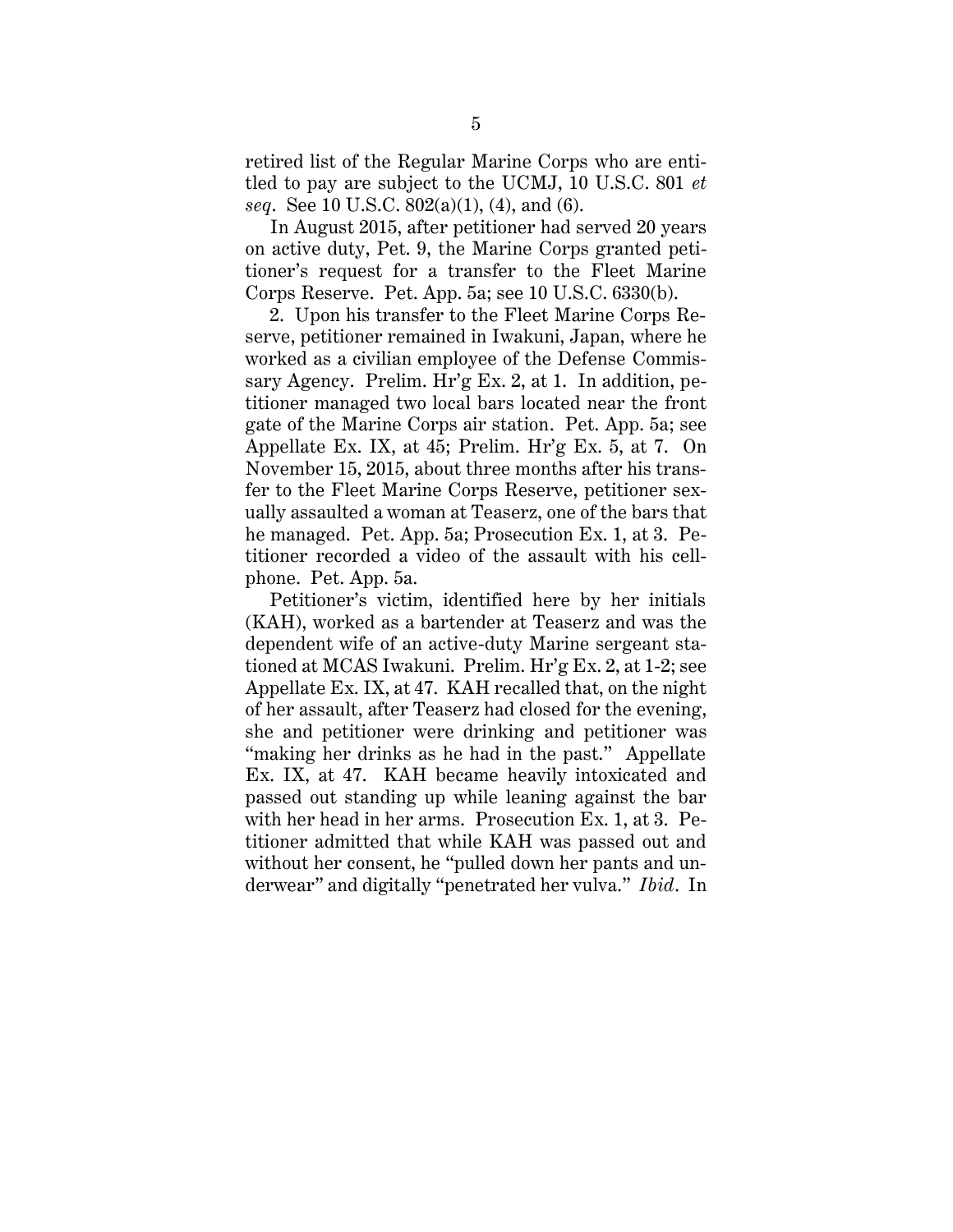addition, petitioner's cellphone video shows petitioner "having sexual intercourse with [KAH]" while she "appear[s] to be slumped over a bar with her head down." Appellate Ex. IX, at 45. An investigative report describing the video states that "[a]fter ejaculating, [petitioner] is heard telling [KAH] 'you just woke up,' followed by him laughing." *Ibid*.

KAH recalls "waking up with her face on the bar and her pants pulled down," "confused about what had happened," but feeling "like someone had [had] sex with her." Appellate Ex. IX, at 47. She recalls telling petitioner "not to touch her," *ibid*., and feeling "disgust, confusion, fright, [and] humiliation," Prosecution Ex. 3, at 1. KAH did not initially report her assault, because she feared that she would not be believed, would be blamed for being drunk, would hurt her family, and would be further humiliated. *Ibid*.

Several months later, after KAH told a friend about the assault, the friend persuaded her to report it to authorities. Prosecution Ex. 3, at 2. On March 22, 2016, KAH made an initial report of her assault to military investigators but asked to delay being interviewed until the following day, by which time she had changed her mind and "did not wish to provide any information." Appellate Ex. IX, at 44-45. The following day, after military investigators again attempted unsuccessfully to interview KAH, they interviewed petitioner. *Id*. at 45.

Petitioner provided a voluntary sworn statement in which he admitted to "rubbing the outside of [KAH's] vagina with [his] hand" and to "ha[ving] sex" with KAH while she was "bent over [a] bar stool," but petitioner asserted that the acts were consensual. Prelim. Hr'g Ex. 5, at 8. Petitioner also admitted to recording himself "having sex [with KAH] on [his] iPhone" and provided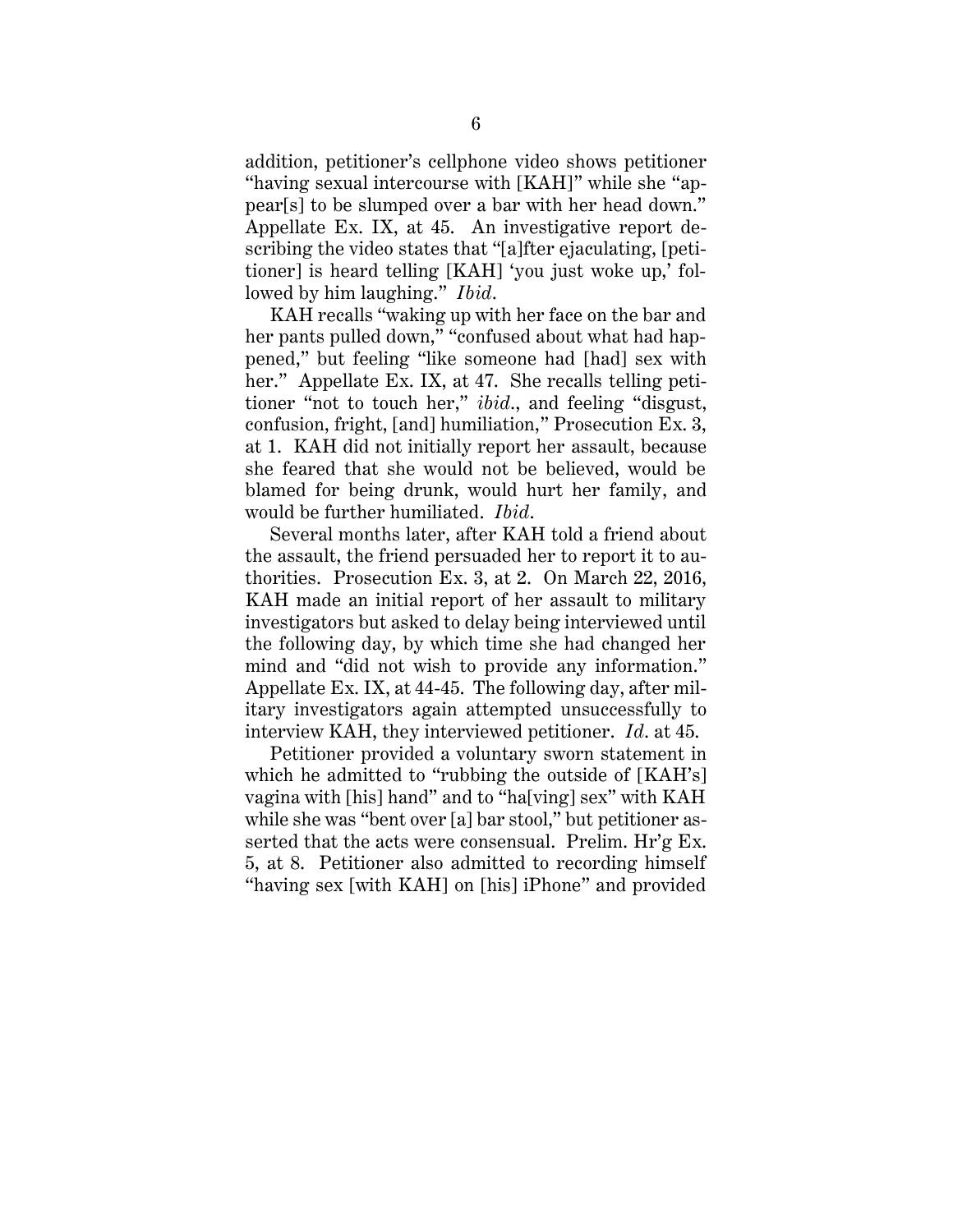his phone to investigators. *Ibid*. Contrary to petitioner's "initial characterization of [KAH] as a willing participant, the video depicts [her] as being unresponsive and uncooperative." Prelim. Hr'g Ex. 2, at 2. After KAH was informed of the video's existence, she cooperated with investigators. See Appellate Ex. IX, at 47.

Petitioner was charged with multiple specifications of sexual assault and one specification of indecent recording, in violation of Articles 120 and 120c of UCMJ, 10 U.S.C. 920, 920c. Charge Sheet 1, 3 (July 6, 2016). Petitioner subsequently entered into a pretrial agreement in which he agreed to plead guilty to one specification of sexual assault and one specification of indecent recording. Appellate Ex. XIII, at 2, 6. In that agreement, petitioner acknowledged that his conviction for sexual assault would require his "dishonorable discharge" from the Armed Forces. *Id*. at 5. Petitioner was convicted on the basis of his guilty plea and was sentenced in accord with his pretrial agreement. See Pet. App. 4a.

3. The NMCCA affirmed in a non-precedential opinion. Pet. App. 3a-20a. As relevant here, the NMCCA "summarily reject[ed]" petitioner's argument that his "transfer[] to the Fleet Marine Corps Reserve three months prior to committing the offenses" rendered the application of the UCMJ to him under Article  $2(a)(6)$ , 10 U.S.C. 802(a)(6), "unconstitutional in this case." Pet. App. 4a-5a & n.1. The court relied on its previous decision in *United States* v. *Dinger*, 76 M.J. 552 (N-M. Ct. Crim. App. 2017), aff'd on other grounds, 77 M.J. 447 (C.A.A.F.), cert. denied, No. 18-454 (Nov. 13, 2018). Pet. App. 5a n.1.

*Dinger* involved a Marine who committed two UCMJ offenses "while he was a member of the Fleet Marine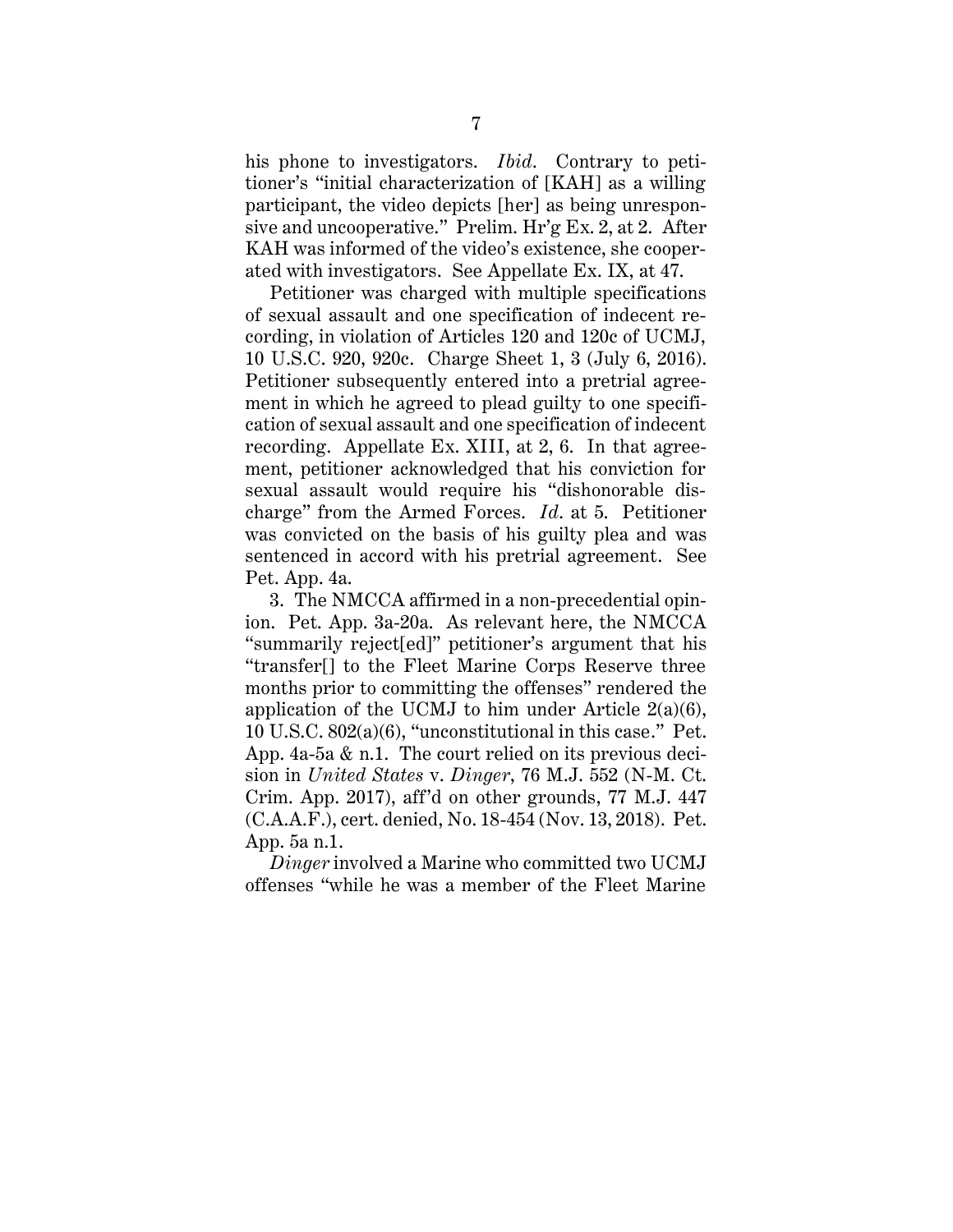[Corps] Reserve" and an additional offense after his "transfer[] to the active duty retired list." *Dinger*, 76 M.J. at 554. The NMCCA determined that the servicemember was properly subject to court-martial for those offenses. *Id*. at 554-557. The court reasoned that "[t]he Constitution allows 'Congress to authorize military trial of *members* of the armed services," *id.* at 556 (quoting *Reid* v. *Covert*, 354 U.S. 1, 19 (1957)), and that a member of the Fleet Marine Corps Reserve and a retired member of the regular Marine Corps "remain 'members' of the land and Naval forces who may face court-martial," *id*. at 557; see *id*. at 557 n.22. "Unlike [a] wholly discharged veteran \* \* \* whose connection with the military has been severed," the court explained, "a 'retired member of the . . . Regular Marine Corps' and a 'member of the . . . Fleet Marine Corps Reserve' may be 'ordered to active duty by the Secretary of the military department concerned at any time.'" *Id*. at 556-557 (quoting 10 U.S.C. 688).

In October 2017, the CAAF granted discretionary review in *Dinger* limited to a different issue in that case, namely, whether a court-martial may lawfully sentence a retiree to a punitive discharge from the armed forces. *United States* v. *Dinger*, 77 M.J. 65. Cf. *Dinger*, 76 M.J. at 557-559 (NMCCA's resolution of that separate issue).

4. Meanwhile, petitioner petitioned the CAAF for discretionary review under 10 U.S.C. 867(b) on three issues, including whether "Article 2(a)(6), UCMJ, [is] unconstitutional" to the extent that it applies the UCMJ to this case, and whether "a court-martial [may] sentence a retiree to a punitive discharge." Pet. C.A.A.F. Supp. to Pet. for Grant of Review at v (Jan. 24, 2018) (capitalization altered).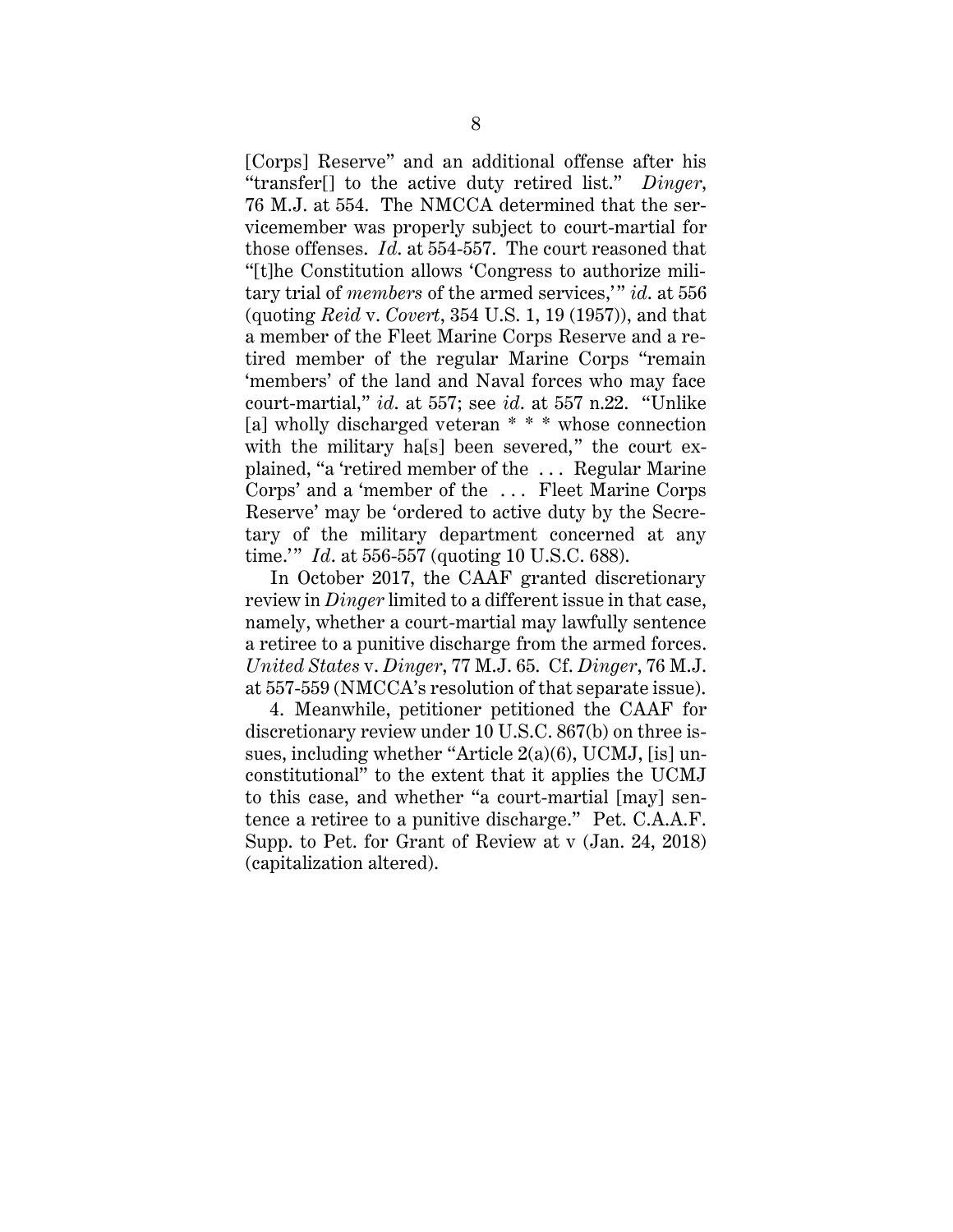The CAAF granted review on only the punitivedischarge issue that was already pending before it in *Dinger*. Pet. App. 2a; see *Dinger*, 77 M.J. at 65 (granting review). The CAAF's order granting review accordingly directed that "[n]o briefs w[ould] be filed" in petitioner's case. Pet. App. 2a. In June 2018, the CAAF issued its decision in *Dinger*, affirming the NMCCA's determination that a military retiree can be sentenced by a court-martial to a punitive discharge. *United States* v. *Dinger*, 77 M.J. 447, 452-454 (C.A.A.F.), cert. denied, No. 18-454 (Nov. 13, 2018).

The CAAF subsequently issued its summary order in this case. 78 M.J. 107 (identifying the order as a summary disposition). The one-sentence order states that "[o]n further consideration of the granted issue, 77 M.J. 328 (C.A.A.F. 2018), and in light of *United States v. Dinger*, 77 M.J. 447 (C.A.A.F. 2018)," the decision of the NMCCA "is hereby affirmed." Pet. App. 1a.

#### **ARGUMENT**

Petitioner contends (Pet. 14-22) that in authorizing his court-martial as a member of the Fleet Marine Corps Reserve in Article 2(a)(6) of the UCMJ, 10 U.S.C. 802(a)(6), Congress exceeded its authority "[t]o make Rules for the Government and Regulation of the land and naval Forces," U.S. Const. Art. I, § 8, Cl. 14. Petitioner further contends (Pet. 22-26) that this Court has jurisdiction to review the CAAF's decision under 28 U.S.C. 1259, even though the CAAF granted review in this case only on a different issue and did not decide the question that petitioner presents for this Court's review. Both contentions are incorrect. This Court lacks jurisdiction to resolve a question that the CAAF has not decided. And in any event, Congress permissibly authorized the court-martial of members of the Fleet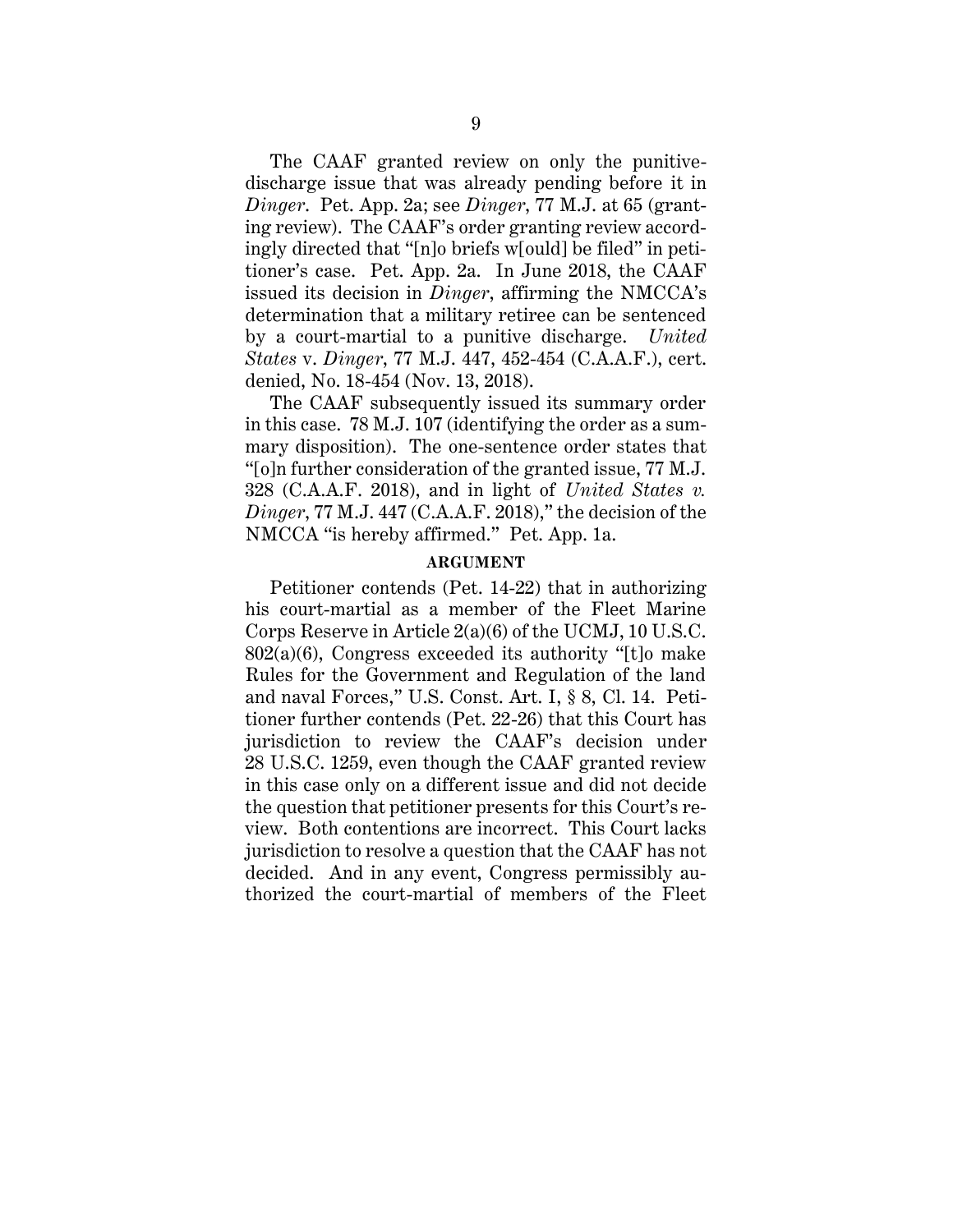Marine Corps Reserve, and petitioner identifies no conflict of authority on that question that might warrant this Court's review. No further review is warranted.

1. This Court lacks jurisdiction to decide the question petitioner presents because that question was not resolved by the CAAF's decision in this case. Petitioner errs in contending (Pet. 22-25) that this Court may reach his question under the jurisdictional grant in Section 1259(3).

a. Section 1259 grants this Court authority to review by writ of certiorari only "[*d*]*ecisions* of the [CAAF]" in specified categories of cases. 28 U.S.C. 1259 (emphasis added). Among other things, Section 1259 confers authority to review such "[d]ecisions," *ibid*., in cases identified by Section 1259(3), *i.e.*, in cases in which the CAAF has granted the petition for review of an accused. 28 U.S.C. 1259(3); see 10 U.S.C. 867(a)(3). Where, as here, the CAAF has granted review on only one issue, see Pet. App. 2a, and the CAAF's "decision" thus resolves only that "granted issue," *id*. at 1a, this Court lacks authority to resolve different issues that were not part of that decision. Accordingly, because the CAAF did not address the constitutionality of Article 2(a)(6) in its decision here, this Court lacks authority to consider that question in this case.

Section 1259's grant of authority to review "decisions" of the CAAF by writ of certiorari in certain military cases precludes this Court's adjudication of other issues not resolved in such "decisions." By 1983, when Congress enacted Section 1259 to authorize certiorari review of decisions of the Court of Military Appeals (CMA), the CAAF's predecessor, Congress had vested the CMA (now the CAAF) with discretionary authority to grant an accused's petition for review for "good cause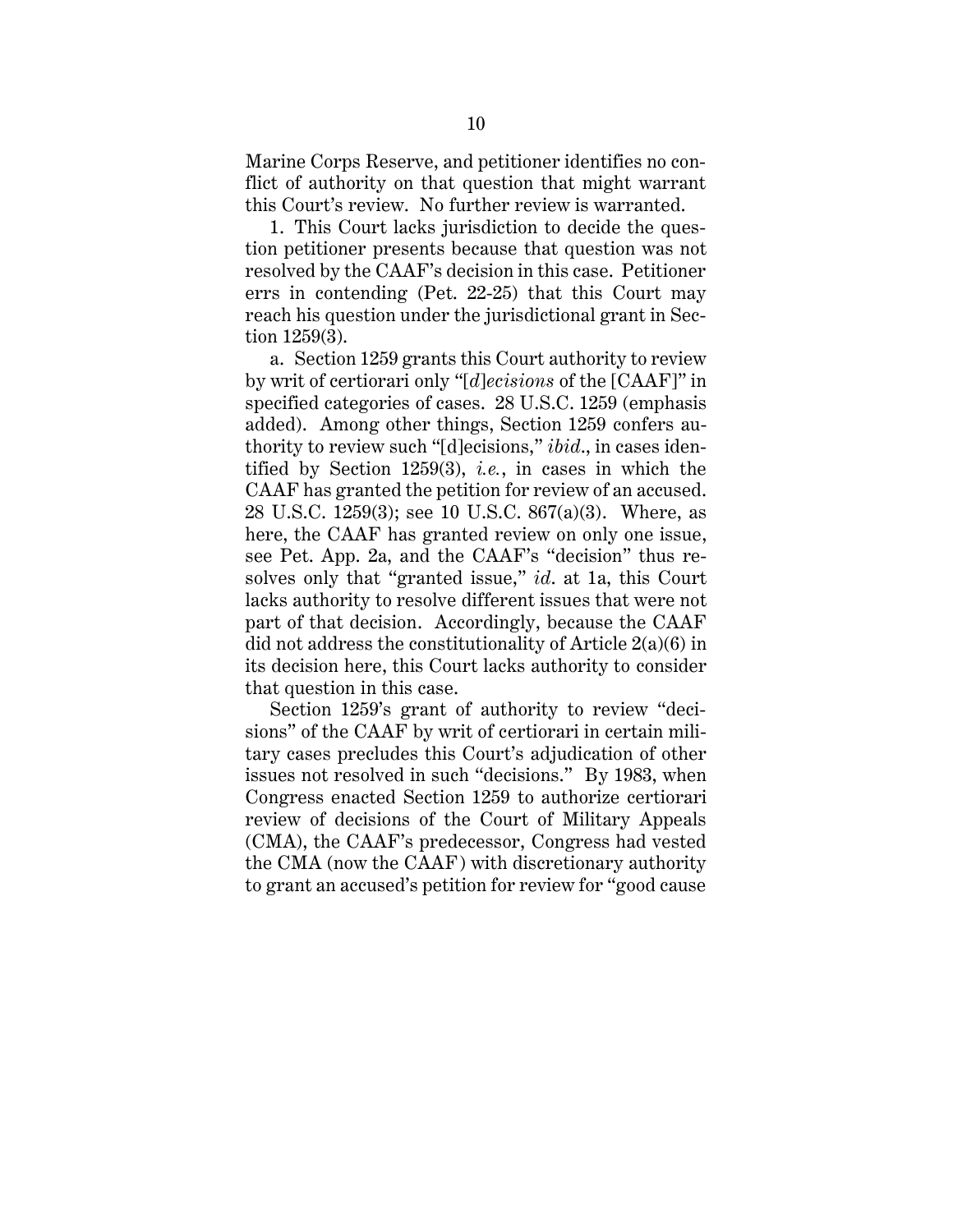shown" in cases reviewed by a court of military review (now a military court of criminal appeals). 10 U.S.C. 867(b)(3) (1982) (now codified at 10 U.S.C. 867(a)(3)). But Congress expressly provided that, "[i]n a case reviewed upon petition of the accused," "action [by the CMA] need be taken *only* with respect to *issues specified in the grant of review*." 10 U.S.C. 867(d) (1982) (emphases added); accord 10 U.S.C. 867(c) (current codification). That express qualification on the scope of the CMA's action reflects that the CMA's decision affirming or reversing an earlier decision by a court of military review would be a decision on the issues actually decided by the CMA, which need not extend beyond the "issues specified in the grant of review." 10 U.S.C. 867(d) (1982); accord 10 U.S.C. 867(c). Section 1259's grant of discretionary authority to this Court to review "[d]ecisions of the [CMA]" in such cases, 28 U.S.C. 1259 (Supp. I 1983), was thus limited to review of the issues actually decided by the CMA's decision. The same holds true today with respect to the Court's review of "[d]ecisions of the [CAAF]," 28 U.S.C. 1259, whose decisional action is similarly qualified, see 10 U.S.C. 867(c).

The limitation of review to issues actually decided by the CAAF reflects Congress's concern with burdening this Court's docket with a new class of cases for review. S. Rep. No. 53, 98th Cong., 1st Sess. 9 (1983) (*Senate Report*). Congress determined that Section 1259 should vest this Court with authority to conduct certiorari review of certain CMA decisions, because the CMA was itself a tribunal independent from military control and "no other major federal judicial body [existed] whose decisions [we]re similarly insulated from direct Supreme Court review." *Id*. at 8-9. But Congress followed the Department of Justice's recommendation to authorize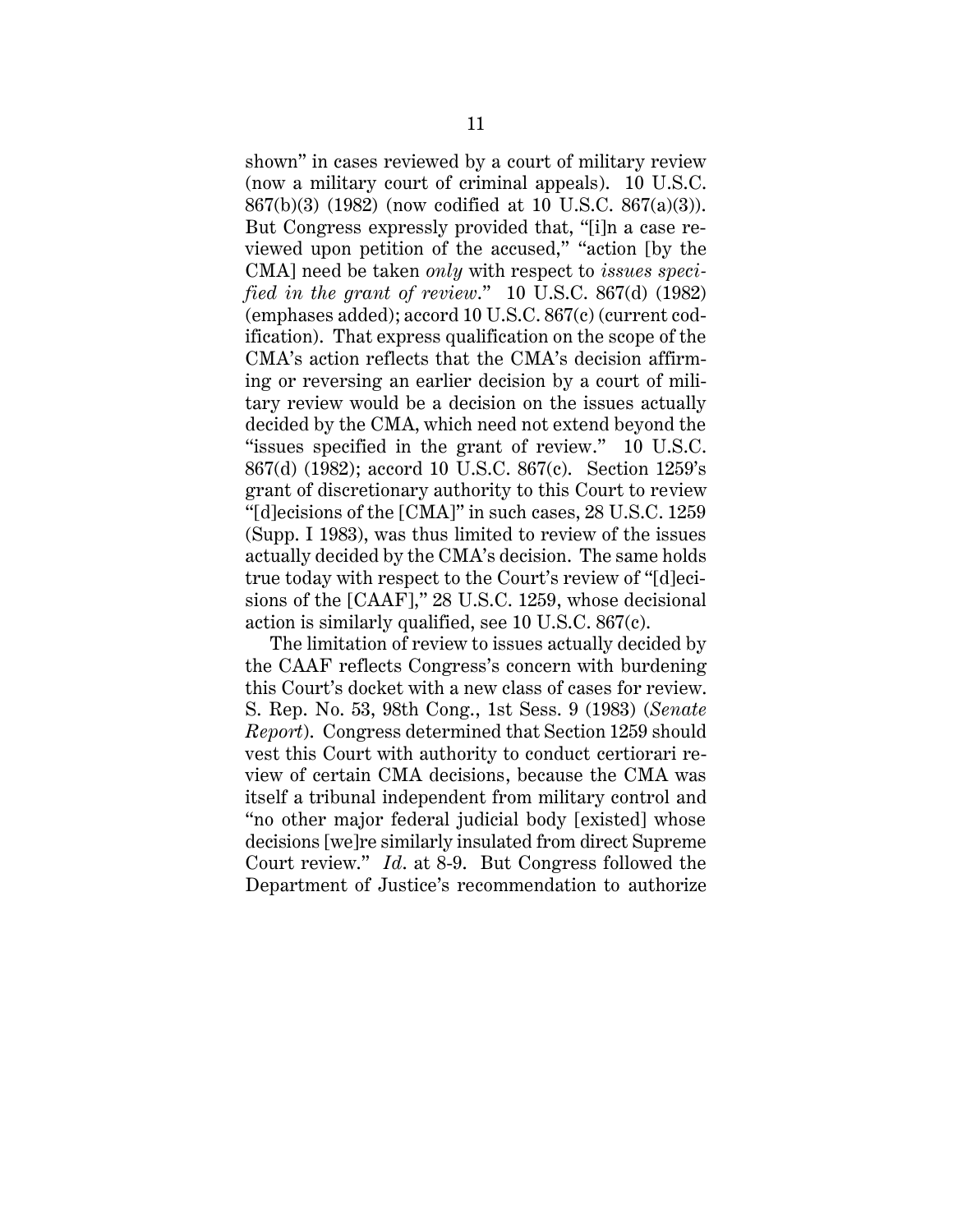this Court's discretionary review in circumstances in which "a *decision* of the [CMA] affected military jurisprudence" by enacting legislation "[t]o limit" the new authorization for direct review in such a way as to "permit the Supreme Court to consider issues of public importance" while otherwise "preserv[ing] the role of the [CMA]" as the primary "interpreter of the [UCMJ]." *Id*. at 33 (emphasis added; citation omitted). Allowing review even of issues that the CMA (now the CAAF) has not resolved in a particular case would undermine Congress's deliberate restriction of review to "decisions" in which the CMA or CAAF is setting or applying precedent.

b. Petitioner's arguments for why the CAAF's "decision" may include issues that the CAAF did not decide are unsound.

First, petitioner contends (Pet. 23) that Section 1259 is similar to Section 1254(1), under which this Court may "consider the entire dispute"—not just issues actually decided—when it grants a writ of certiorari to a court of appeals. But Congress gave this Court much broader authority in Section 1254 by extending certiorari review to "[*c*]*ases* in the courts of appeals." 28 U.S.C. 1254 (emphasis added). Section 1259, in contrast, authorizes more limited review of "[*d*]*ecisions* of the [CAAF] \* \* \* *in* [certain types of military] *cases*." 28 U.S.C. 1259 (emphases added). Section 1259's drafters thus specifically "contrast[ed] the limits in the [text they adopted for Section 1259] to the absence of limits on the reviewability of final decisions from the United States Court of Appeals." *Senate Report* 11.

Moreover, unlike Section 1259, Section 1254 evolved from a statutory provision that itself specified that this Court's certiorari review of cases in the court of appeals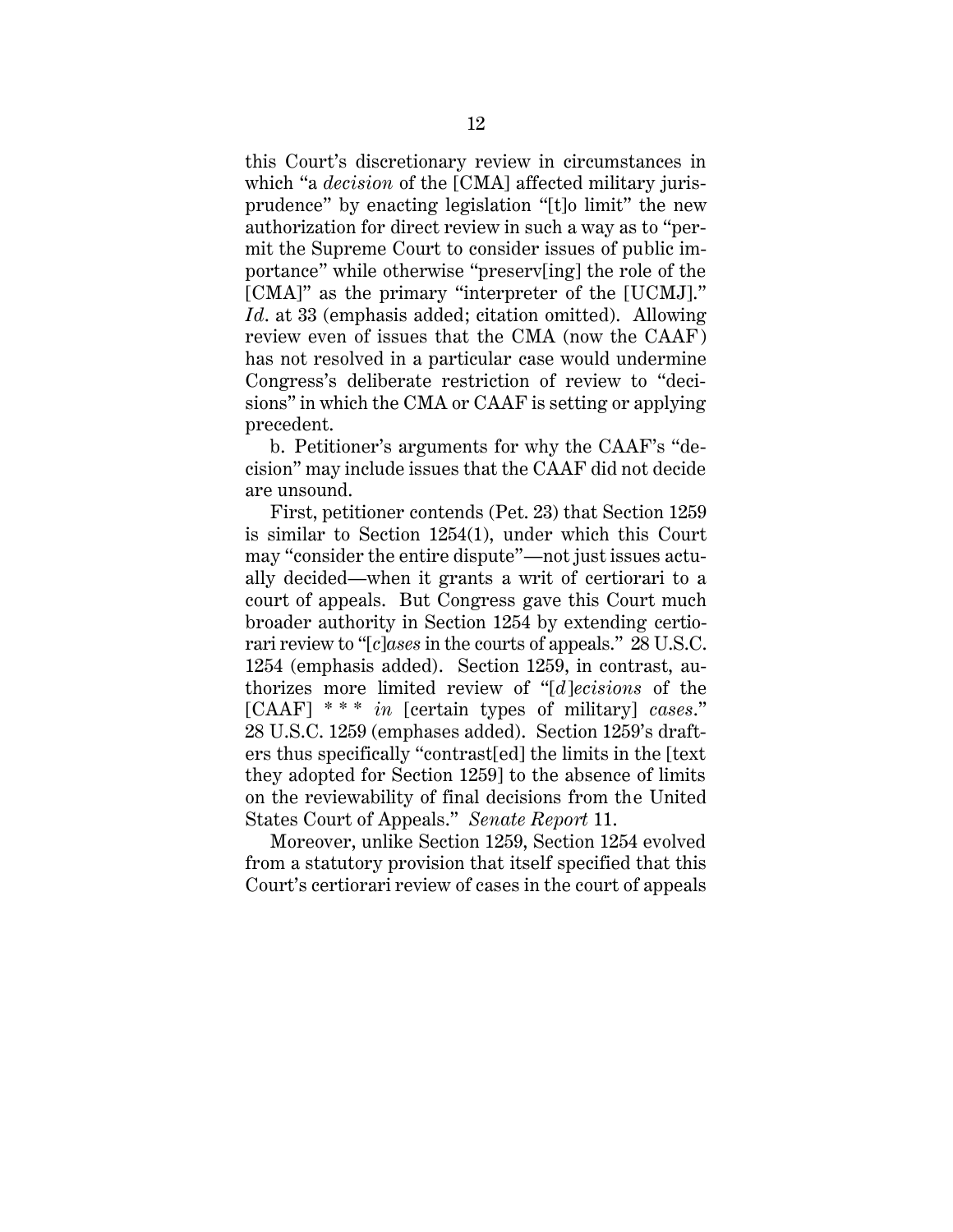conferred the "same power and authority \* \* \* as if the cause had been brought [to this Court] by unrestricted writ of error or appeal." 28 U.S.C. 347(a) (1925); see 66 Cong. Rec. 2919 (1925) (statement of Sen. Cummins) (provision confirmed the Court's preexisting power to review "the entire merits of the controversy, whatever the controversy may be"). Although the recodification of that provision in 1948 omitted that additional language, the revision "preserve[d] existing law" and accordingly "retain[ed] the power of unrestricted review of cases \* \* \* brought up on certiorari." 28 U.S.C. 1254 note; see *Fourco Glass Co.* v. *Transmirra Prods. Corp.*, 353 U.S. 222, 227 (1957) ("[N]o changes of law or policy are to be presumed from changes of language" in the 1948 codification "unless an intent to make such changes is clearly expressed."). Section 1259, by contrast, evolved from a longstanding tradition in which this Court did not have any authority to conduct direct review in court-martial cases. See *Senate Report* 8-9, 32- 33. Indeed, before Section 1259's enactment in 1983, federal-court review in a military case was limited to the adjudication of "collateral proceedings" such as habeas corpus proceedings. *Id*. at 32-33.

Second, petitioner focuses (Pet. 23-25) on Section 867a(a), which provides that although "[d]ecisions of the [CAAF] are subject to review by the Supreme Court by writ of certiorari as provided in [S]ection 1259," this Court "may not review by a writ of certiorari under this section any action of the [CAAF] in refusing to grant a petition for review." 10 U.S.C. 867a(a). Petitioner contends (Pet. 23-25) that the government's view of jurisdiction "rises and falls on 10 U.S.C. § 867a(a)," which petitioner then asserts was "enacted six years after § 1259(3)"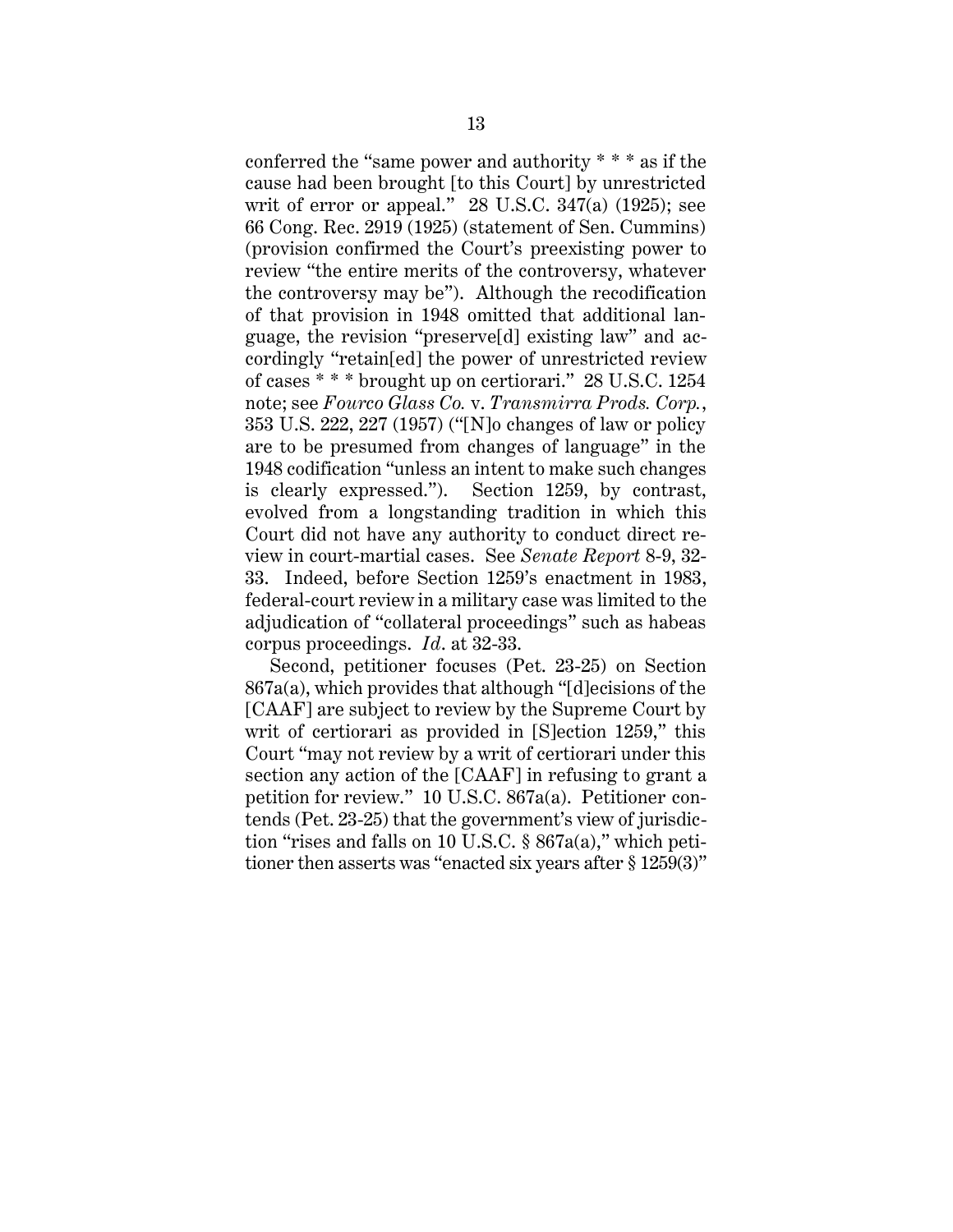and, for that reason, should not be understood as a partial implied repeal that "narrow[s] the scope of § 1259(3)." Petitioner's contention is flawed in multiple respects.

To begin with, petitioner errs in viewing Section 867a(a) as the source of a freestanding limitation on the scope of review. In doing so, petitioner disregards Congress's textual limitation in Section 1259 restricting this Court's jurisdiction to a review of "[d]ecisions of the [CAAF]," 28 U.S.C. 1259, and Congress's instruction that a CAAF decision embodying action on an accused's petition for review need be made "*only* with respect to issues specified in the [CAAF's] grant of review," 10 U.S.C. 867(c) (emphasis added). As explained above, those provisions *themselves* limit review to the issues resolved by the CAAF in its decision in this case. See pp. 10-12, *supra*. Section 867a(a) reinforces that conclusion by making clear that Section 1259's grant of authority to review "[d]ecisions of the [CAAF]" does not authorize review of any action of the CAAF "in refusing to grant a petition for review." 10 U.S.C. 867a(a).

Petitioner further errs in asserting that the language in Section 867a(a) postdates Section 1259(3). The text of Section 867a(a) was in fact enacted in 1983 as 10 U.S.C. 867(h) (Supp. I 1983) in the same Act and on the same page of the Statutes of Large as Section 1259(3). See Military Justice Act of 1983, Pub. L. No. 98-209, § 10(a)(1) and (c)(2), 97 Stat. 1406. Congress later moved that text from Section 867(h) to Section 867a(a) without material change. National Defense Authorization Act for Fiscal Years 1990 and 1991, Pub. L. No. 101-189, § 1301(a)(1) and (b), 103 Stat. 1569. Petitioner's chronological contentions and his arguments about subsequent congressional repeals by implication are therefore misplaced and without merit.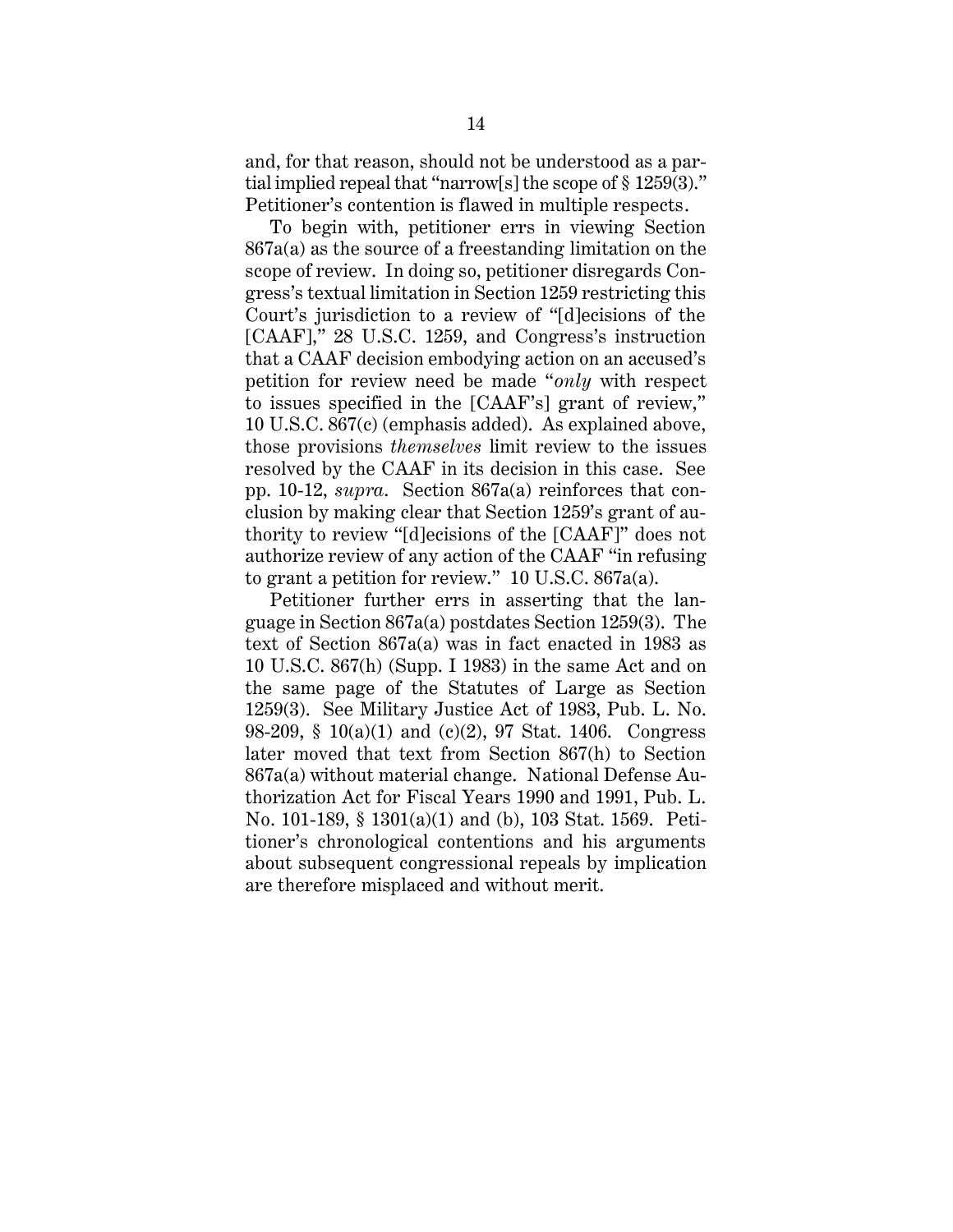And at bottom, petitioner effectively asks this Court to do what Section 867a(a) forbids. The CAAF refused to grant petitioner's request to review the Article  $2(a)(6)$  issue reflected in the question that petitioner now presents to this Court. See pp. 8-9, *supra*. Although petitioner included that request in the same filing in which he sought review of other issues, his petition was effectively denied in relevant part. The CAAF's decision affirming the NMCCA in this case was limited to its further "consideration of the granted issue" that had since been resolved in *Dinger*. Pet. App. 1a. Because petitioner does not seek review on any issue resolved by the CAAF's decision in this case, this Court lacks authority to grant his certiorari petition.

Finally, petitioner appears to suggest (Pet. 25-26) that the Court should assert jurisdiction over the Article  $2(a)(6)$  issue that he presents on the theory that the issue might otherwise evade review altogether. He posits (*ibid*.) that the CAAF might not itself decide that issue in the future and "collateral relief via habeas corpus may be unavailable." But petitioner's tentative statement that habeas relief "may" be unavailable itself indicates the potential for further consideration of the question presented in the courts of appeals. Thus, even if the question presented warranted review, no need exists to stretch this Court's direct-review jurisdiction over the CAAF in order to consider it.

As petitioner himself acknowledges, federal courts do not abstain from adjudicating habeas petitions during the pendency of court-martial proceedings when the habeas petitioner challenges a military tribunal's authority to try him or her on the purely legal ground that he or she is part of a "class[] of offenders who may [not] constitutionally be subjected to trial" by court-martial.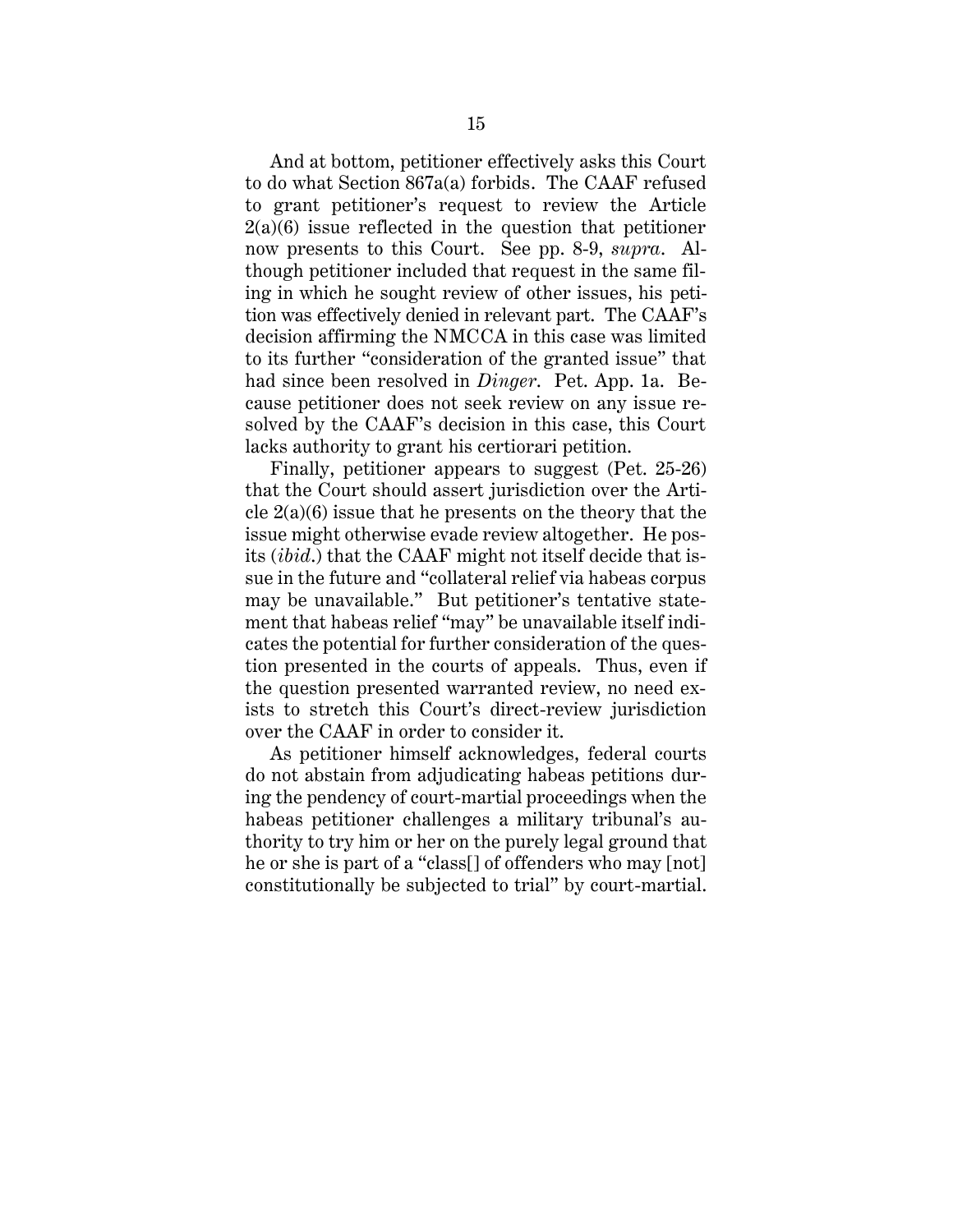Pet. 15 (citing, *e.g.*, *Schlesinger* v. *Councilman*, 420 U.S. 738, 759 (1975)). That involves the same type of challenge as petitioner makes here. Petitioner contends that Article  $2(a)(6)$  is unconstitutional because it authorizes the court-martial of members of the Fleet Marine Corps Reserve like petitioner who, in petitioner's view, cannot be constitutionally subjected to trial by court-martial. Pet. 5, 12-20. Thus, even on petitioner's view, that question could be considered in other cases in the regional courts of appeals. And the absence of a division of authority on that question underscores that review is unwarranted here.

2. In any event, even assuming the Court had jurisdiction, petitioner's underlying contentions lack merit. "The Constitution grants to Congress the power '[t]o make Rules for the Government and Regulation of the land and naval Forces.'" *Solorio* v. *United States*, 483 U.S. 435, 438 (1987) (quoting U.S. Const. Art. I, § 8, Cl. 14). Congress "[e]xercis[ed] this authority" when it "empowered courts-martial to try servicemen for the crimes proscribed by the U.C.M.J.," *ibid*., including in Article 2(a)(6)—servicemen who are "[m]embers of the \* \* \* Fleet Marine Corps Reserve," 10 U.S.C. 802(a)(6). That provision is constitutional because members of the Fleet Marine Corps Reserve are part of the Nation's land and naval forces.

a. This Court has long "interpreted the Constitution" as defining the scope of Congress's authority to subject an individual to military court-martial "on one factor: the military status of the accused." *Solorio*, 483 U.S. at 439. The constitutional test under the UCMJ is therefore "one of *status*, namely, whether the accused in the court-martial proceeding is a person who can be regarded as falling within the term 'land and naval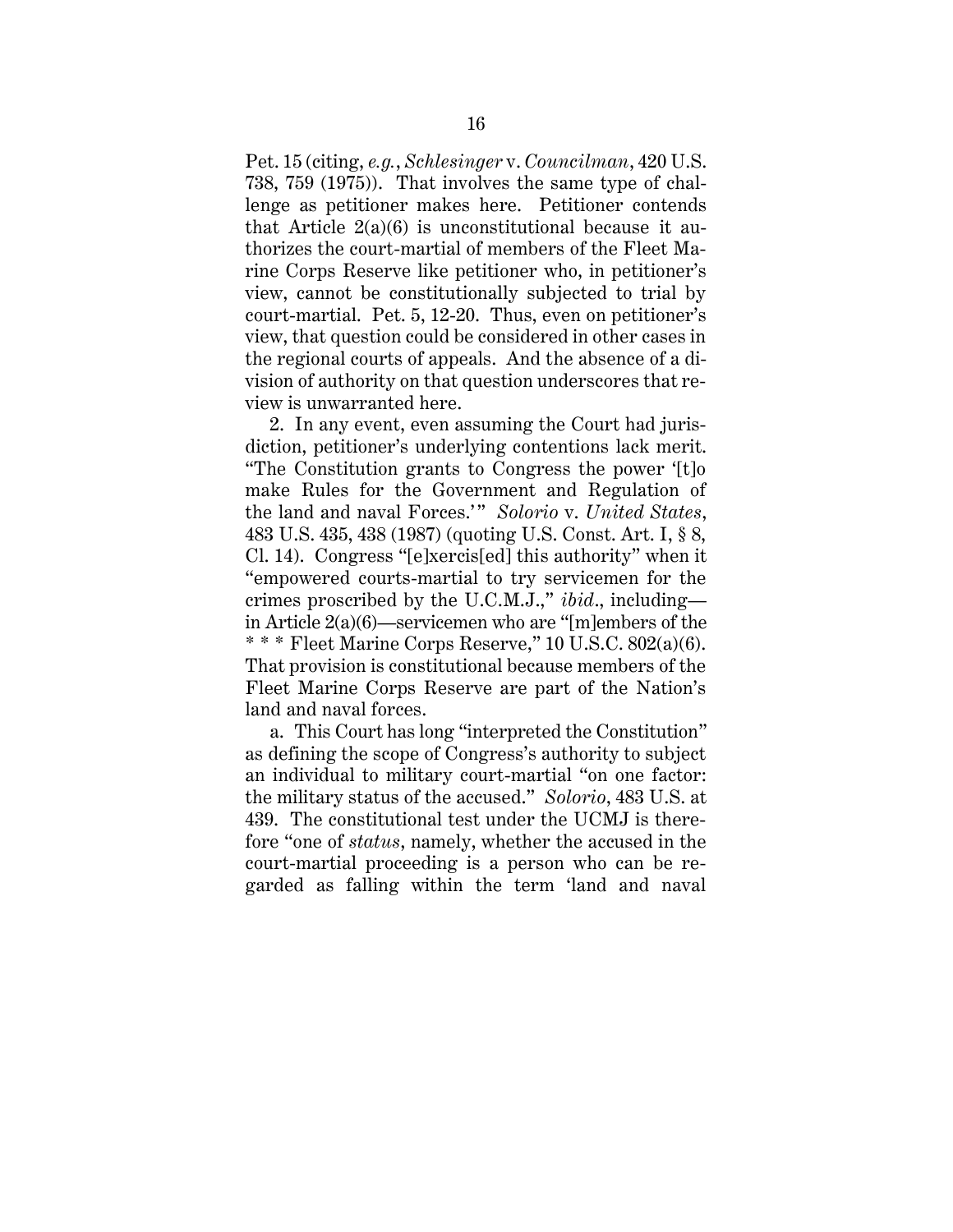Forces.'" *Ibid*. (quoting *Kinsella* v. *United States ex rel. Singleton*, 361 U.S. 234, 241 (1960)).

"Implicit in the military status test" is the principle that the Constitution has "reserved for Congress" the determination whether to subject servicemembers to court-martial for offenses, *Solorio*, 483 U.S. at 440, and that Congress accordingly has "primary responsibility for the delicate task of balancing the rights of servicemen against the needs of the military," *id*. at 447. As a result, this Court has "h[e]ld that the requirements of the Constitution are not violated where \* \* \* a courtmartial is convened to try a serviceman who was a member of the Armed Services at the time of the offense charged." *Id*. at 450-451. That holds true even if the offense charged was committed on the serviceman's own time in the "civilian community" and thus lacks any type of "'service connection.'" *Id*. at 436-437.

Congress has determined that the Fleet Marine Corps Reserve—like the Regular Marine Corps and the Marine Corps Reserve—is a component of the United States Marine Corps. 10 U.S.C. 5001(a)(2). Petitioner does not dispute that members of the Marine Corps are members of the Armed Forces. See 10 U.S.C. 101(a)(4). And Congress has accordingly determined that servicemen like petitioner who are transferred upon their *own request* to the Fleet Marine Corps Reserve after 20 or more years of active service rather than being discharged from the Armed Forces, see pp. 3-4, *supra*, are part of the Nation's land and naval forces subject to court-martial. See 10 U.S.C. 802(a)(6). That determination is consistent with this Court's own longstanding recognition that "[m]ilitary retirees unquestionably remain in the service and are subject to restrictions and recall" and to punishment by "'military court-martial.'"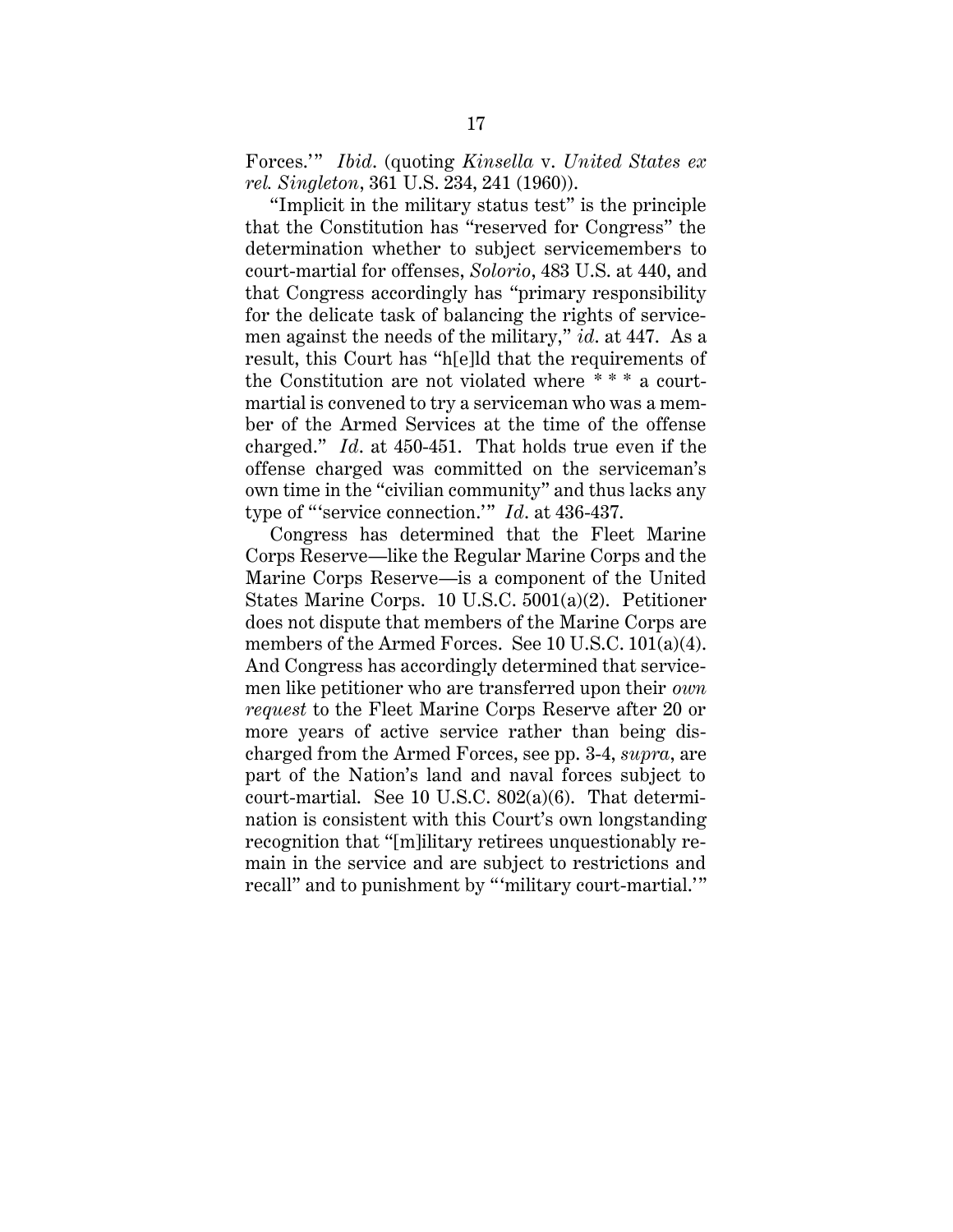*Barker* v. *Kansas*, 503 U.S. 594, 599, 600 n.4 (1992) (quoting *United States* v. *Tyler*, 105 U.S. 244, 246 (1882)); see also, *e.g.*, *McCarty* v. *McCarty*, 453 U.S. 210, 221-222 (1981) ("The retired officer remains a member of the Army and continues to be subject to the Uniform Code of Military Justice.") (internal citation and footnote omitted). 3

Petitioner acknowledges (Pet. 7) that courts have "consistent[ly]" understood "[f]or over a century" that "military retirees could constitutionally be subject to court-martial." That foundation for a court-martial is particularly strong in the context of this case, where petitioner elected not to be discharged from the Armed Forces upon the expiration of his period of enlistment and instead *affirmatively requested* to be transferred to the Fleet Marine Corps Reserve, the servicemembers of which are paid "retainer pay" when not on active duty and, in addition, can be required to serve on active duty for training two months every four-year period and can be ordered to active duty during peacetime and war. See p. 4, *supra*; cf. *Ortiz* v. *United States*, 138 S. Ct. 2165, 2187 n.2 (2018) (Thomas, J., concurring) (stating that servicemembers "consent" to court-martial authority "when they enlist."). Indeed, one of the penalties imposed in this case was a dishonorable discharge,

 $\overline{a}$ 

<sup>&</sup>lt;sup>3</sup> Colonel Winthrop, who this Court has repeatedly denominated "the 'Blackstone of Military Law,'" *Ortiz* v. *United States*, 138 S. Ct. 2165, 2175 (2018) (citation omitted), likewise explained more than a century ago that the proposition that "retired officers are a part of the army and so triable by court-martial [is] a fact indeed never admitting of question." William Winthrop*, Military Law and Precedents* 87 n.27 (2d ed. 1920) (posthumous reprint of 1896 edition). Cf. Act of Feb. 14, 1885, ch. 67, 23 Stat. 305 (creating retired list for enlisted members of the Army and Marine Corps to which transfer was authorized after 30 years of service).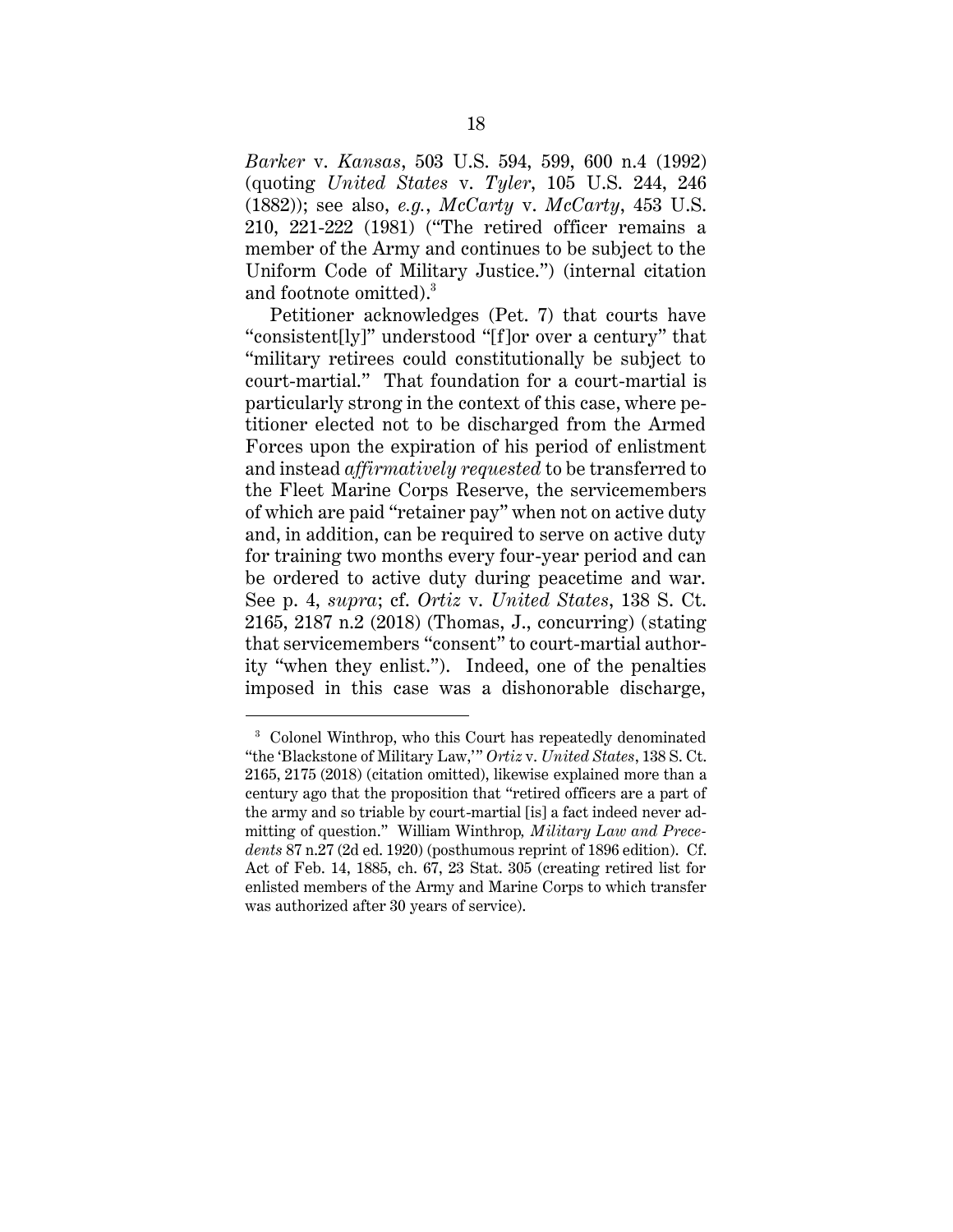which petitioner himself recognized was a required punishment, see Appellate Ex. XIII, at 5; p. 7, *supra*, and which necessarily reflects petitioner's military status. No sound basis exists for overturning Congress's judgment that servicemembers like petitioner are part of the Nation's Armed Forces subject to court-martial under the UCMJ.

b. Petitioner contends (Pet. 16) that this Court's "decision in *Barker* necessarily vitiated the rationale upon which the lower courts had long relied" in holding that "retired servicemembers" are subject to courtmartial, because, according to petitioner, "*Barker* held" that "Congress treats retiree pay as tantamount to a pension" and therefore suggests that retiree pay is "paid to a former servicemember" rather than a "current one." See Pet. 8 (stating that *Barker* "washed away" the lower courts' rationale). That is incorrect. *Barker* merely held that, "[*f*]*or purposes of 4 U.S.C. § 111*, military retirement benefits are to be considered deferred pay for past services." *Barker*, 503 U.S. at 605 (emphasis added).

*Barker* addressed whether Section 111—which provides that the United States consents to certain nondiscriminatory state "taxation of pay or compensation for personal service" as a federal officer or employee prohibited Kansas from taxing the federal benefits received by military retirees, where the State did not tax benefits received by retired state and local employees. *Barker*, 503 U.S. at 596 (quoting 4 U.S.C. 111). The Court applied its Section 111 jurisprudence, which requires a determination "whether the inconsistent tax treatment is directly related to, and justified by, significant differences between the two classes." *Id*. at 598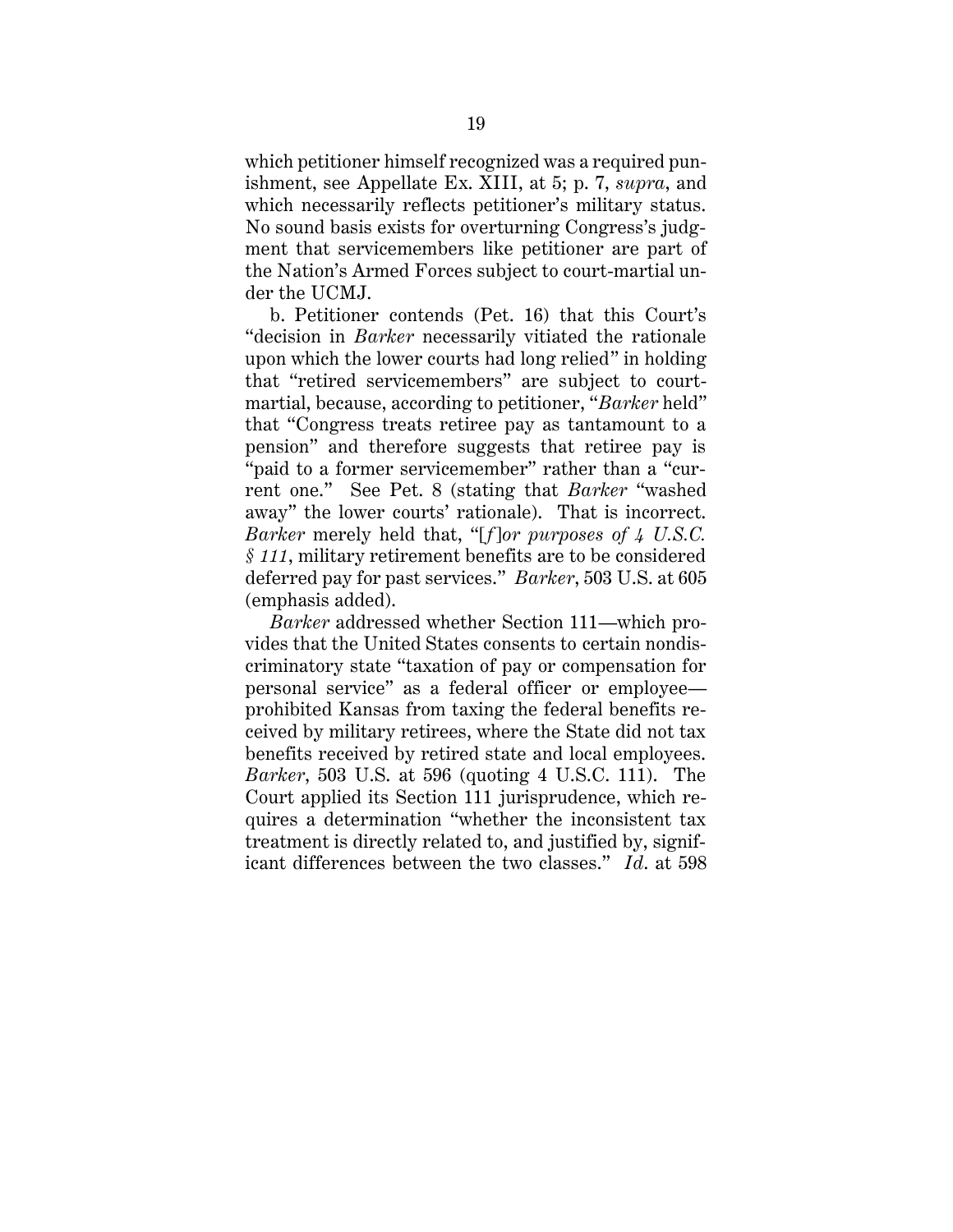(citation and internal quotation marks omitted). In applying that test, the Court concluded that "Congress *for many purposes* does not consider military retirement pay to be current compensation for current services," and ultimately concluded that similar treatment was warranted for purposes of Section 111. *Id*. at 604-605 (emphasis added). As a result, *Barker* addresses how to characterize the nature of military retirement benefits in a particular statutory context; it does not address whether servicemembers like petitioner who have been transferred on their request to the Fleet Marine Corps Reserve remain members of the Nation's land or naval forces for whom Congress may establish rules governing prosecution under the UCMJ.

To the contrary, *Barker* itself stated that "[m]ilitary retirees *unquestionably remain in the service* and are subject to restrictions and recall" as well as to ongoing punishment by "'military court-martial.'" *Barker*, 503 U.S. at 599, 600 n.4 (emphasis added; citation omitted). The Court also made clear that its precedents recognized that "although military retirement pay bears some of the features of deferred compensation, two indicia of retired military service include a restriction on activities and a chance of being recalled to active duty." *Id*. at 602. For that reason, the Court has recognized "the possibility that Congress intended military retired pay to be *in part current compensation* for those risks and restrictions" and warned that "States must tread with caution in this area, lest they disrupt the federal scheme." *Ibid*. (quoting *McCarty*, 453 U.S. at 224 n.16) (emphasis altered).

In any event, the "retainer pay" paid to members of the Fleet Marine Corps Reserve like petitioner, 10 U.S.C.  $6330(c)(1)$ , clearly represents at least in part current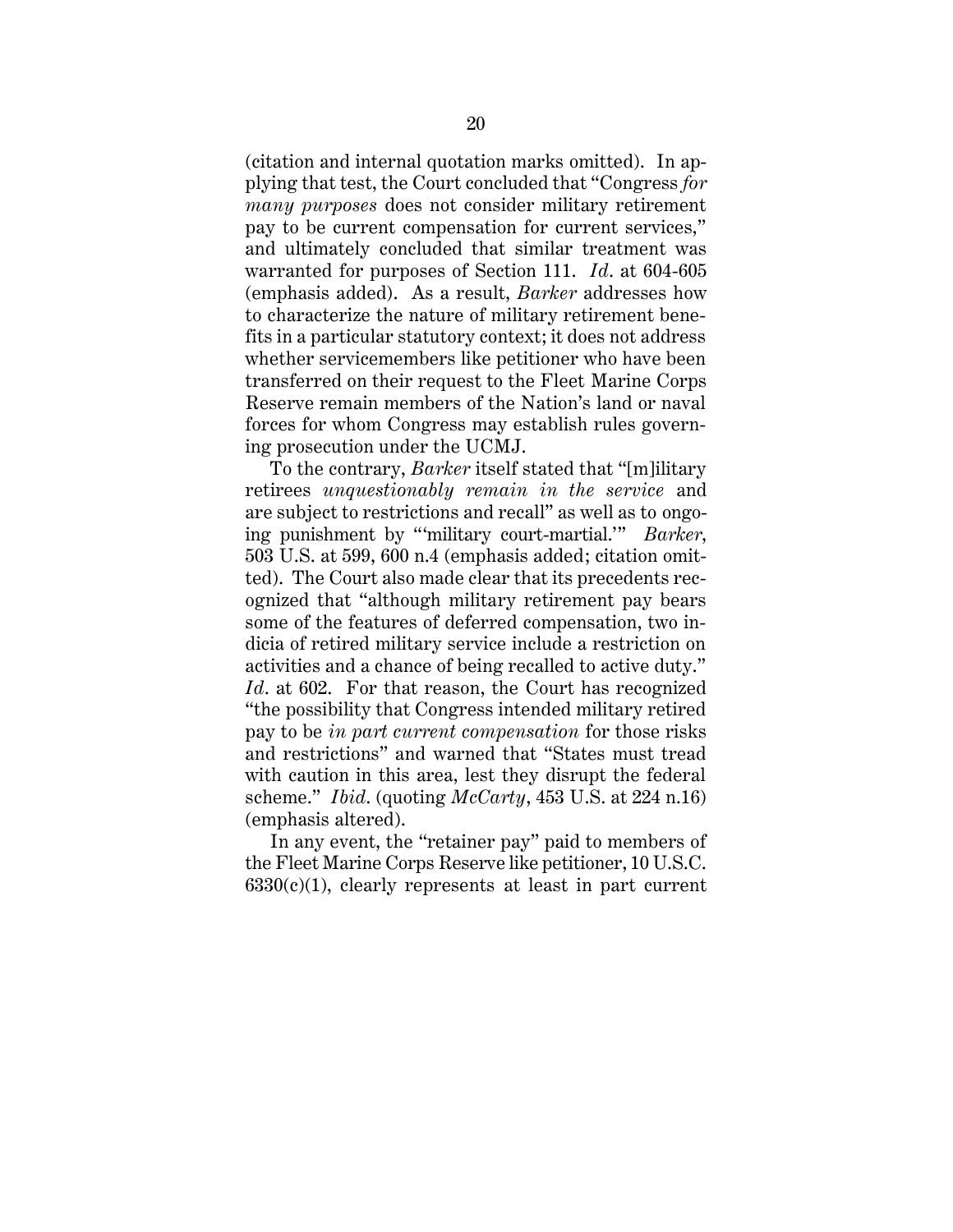compensation for petitioner's continued status as a member of the Armed Forces. A similarly situated Marine who opted to be discharged upon completion of his term of enlistment would not receive any retainer pay, even if the Marine had provided the Nation exactly the same past military service as petitioner. The difference that warrants retainer pay is petitioner's continued status as a member of the Armed Forces. Although the amount of an enlisted servicemember's retainer pay is largely based on the pay grade he or she previously obtained and the duration of his or her past service, see 10 U.S.C. 6330(c)(1), 6333(a) (Formula C); see also 10 U.S.C. 1406(d), 1407, 1409(a)(2) and (b)(1), that payment calculation is a reflection of how the government determines the appropriate compensation for a servicemember's ongoing role as a member of the Fleet Marine Corps Reserve.

Petitioner asserts (Pet. 18) that an individual's status as a member of the Armed Forces should not be based on the fact that he or she may be ordered back to activeduty status because that rationale is "generally anachronistic." Nothing is anachronistic about the statutory duty of experienced servicemembers in retired status to be ordered to active service. In both Iraq wars, for instance, "'retired personnel of all services were actually recalled,''' illustrating "Congress' continued interest in enforcing good order and discipline amongst those in a retired status." *United States* v. *Dinger*, 76 M.J. 552, 557 (N-M. Ct. Crim. App. 2017) (citation omitted), aff'd on other grounds, 77 M.J. 447 (C.A.A.F.), cert. denied, No. 18-454 (Nov. 13, 2018). In any event, petitioner provides no sound basis for judging the scope of Congress's authority "[t]o make Rules for the Government and Regulation of the land and naval Forces," U.S. Const.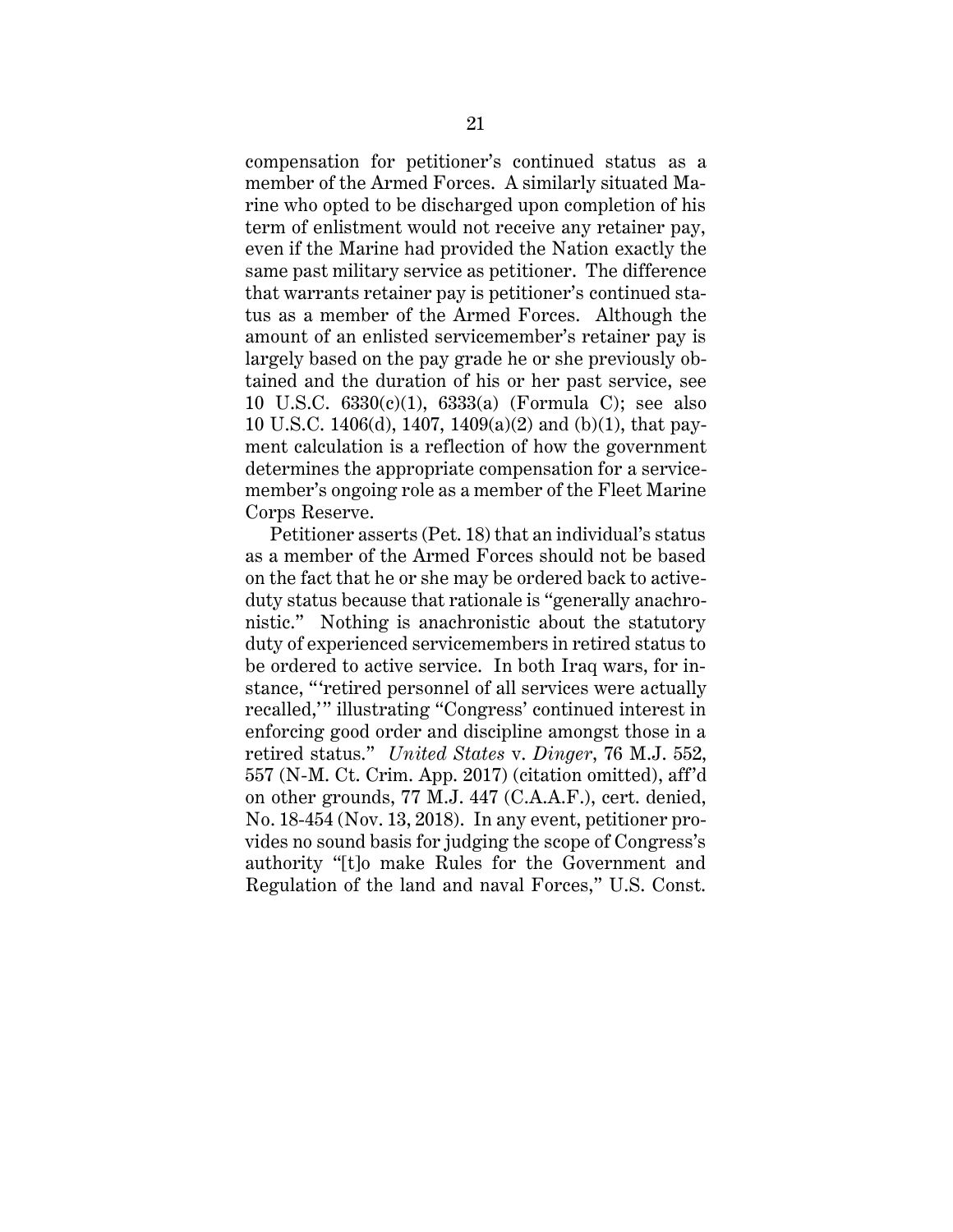Art. I, § 8, Cl. 14, by the perceived likelihood that Congress will in the future call up servicemembers for active-duty service.<sup>4</sup>

Petitioner posits (Pet. 19) that the rationale of the NMCCA's decision in *Dinger* would allow anyone required to register with the Selective Service System to be constitutionally subject to court-martial. But any such hypothetical scenario, involving a statute that Congress has never enacted, was not at issue in *Dinger*. In any event, petitioner's hypothetical is misconceived. To the extent that petitioner suggests that individuals "select[ed] and induct[ed] into the Armed Forces" under the Selective Service System, 50 U.S.C. 3803(a) (Supp. V 2017), would be subject to the UCMJ (if Congress were to reinstate the draft), 5 such individuals would become members of the Armed Forces, and the application of the UCMJ to them would be entirely appropriate. But to the extent that petitioner suggests that the mere possibility of such selection and induction is

 $\ddot{\phantom{a}}$ 

<sup>4</sup> Petitioner notes (Pet. 18 n.11) that Congress has not generally made inactive reservists subject to the UCMJ when they are not serving on active duty or inactive-duty training. See 10 U.S.C. 802(d) (2012 & Supp. V 2017). But see 10 U.S.C. 802(a)(5) (making retired members of a reserve component subject to the UCMJ when they receive hospitalization by an armed force). But that statutory limitation on the application of the UCMJ simply reflects Congress's evaluation of policy considerations specific to reserve service, not a constitutional limitation on Congress's Article I power.

<sup>&</sup>lt;sup>5</sup> The authority to induct individuals into the Armed Forces under Section 3803 expired 45 years ago. See 50 U.S.C. 3815(c) (Supp. V 2017) ("Notwithstanding any other provisions of this chapter, no person shall be inducted for training and service in the Armed Forces after July 1, 1973, except [for persons with draft deferments upon the expiration of their deferments]."). For that reason, "any actual conscription would require further congressional action." *Rostker* v. *Goldberg*, 453 U.S. 57, 60 n.1 (1981).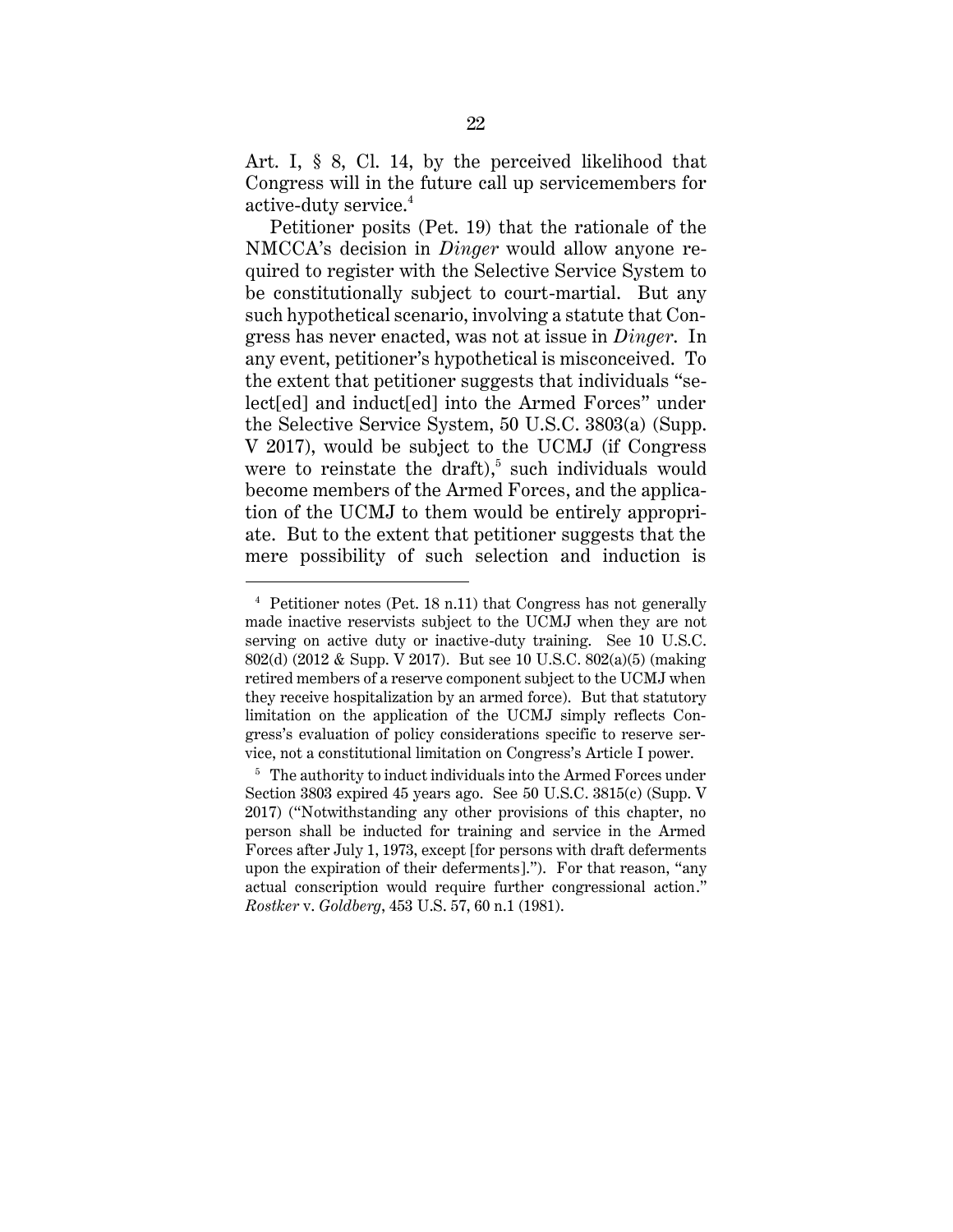enough to subject an individual to the UCMJ, petitioner is incorrect. The constitutional test under the UCMJ is "one of *status*, namely, whether the accused in the court-martial proceeding is a person who can be regarded as falling within the term 'land and naval Forces.'" *Solorio*, 483 U.S. at 439 (citation omitted). The mere possibility that an individual might in the future become a member of the Armed Forces is insufficient to satisfy that test. Petitioner, by contrast, was already a member of the Armed Forces, decided not to be discharged therefrom, and was transferred from active-duty service to the Fleet Marine Corps Reserve upon his own request. The only contingency is whether he will be recalled to active duty, not whether he is still enrolled in the Marine Corps. By his own choice to be transferred to the Fleet Marine Corps Reserve, petitioner remains a member of the Armed Forces subject to the UCMJ.

c. Finally, petitioner contends (Pet. 21-22) that even if he remains a member of the Armed Forces, Congress's constitutional authority to apply the UCMJ to servicemembers in the Fleet Marine Corps Reserve should be limited to "offense<sup>[s]</sup> hav[ing] some relationship to the [individual's] military status." But this Court in *Solorio* specifically rejected a "service connection" limitation, *Solorio*, 483 U.S. at 436, on Congress's authority "[t]o make Rules for the Government and Regulation of the land and naval Forces," U.S. Const. Art. I, § 8, Cl. 14. The Court found "no indication" in Article I's text that "the grant of power in Clause 14 [of Section 8] was any less plenary than the grants of other authority to Congress in the same section." *Solorio*, 483 U.S. at 441. The Court also emphasized that the